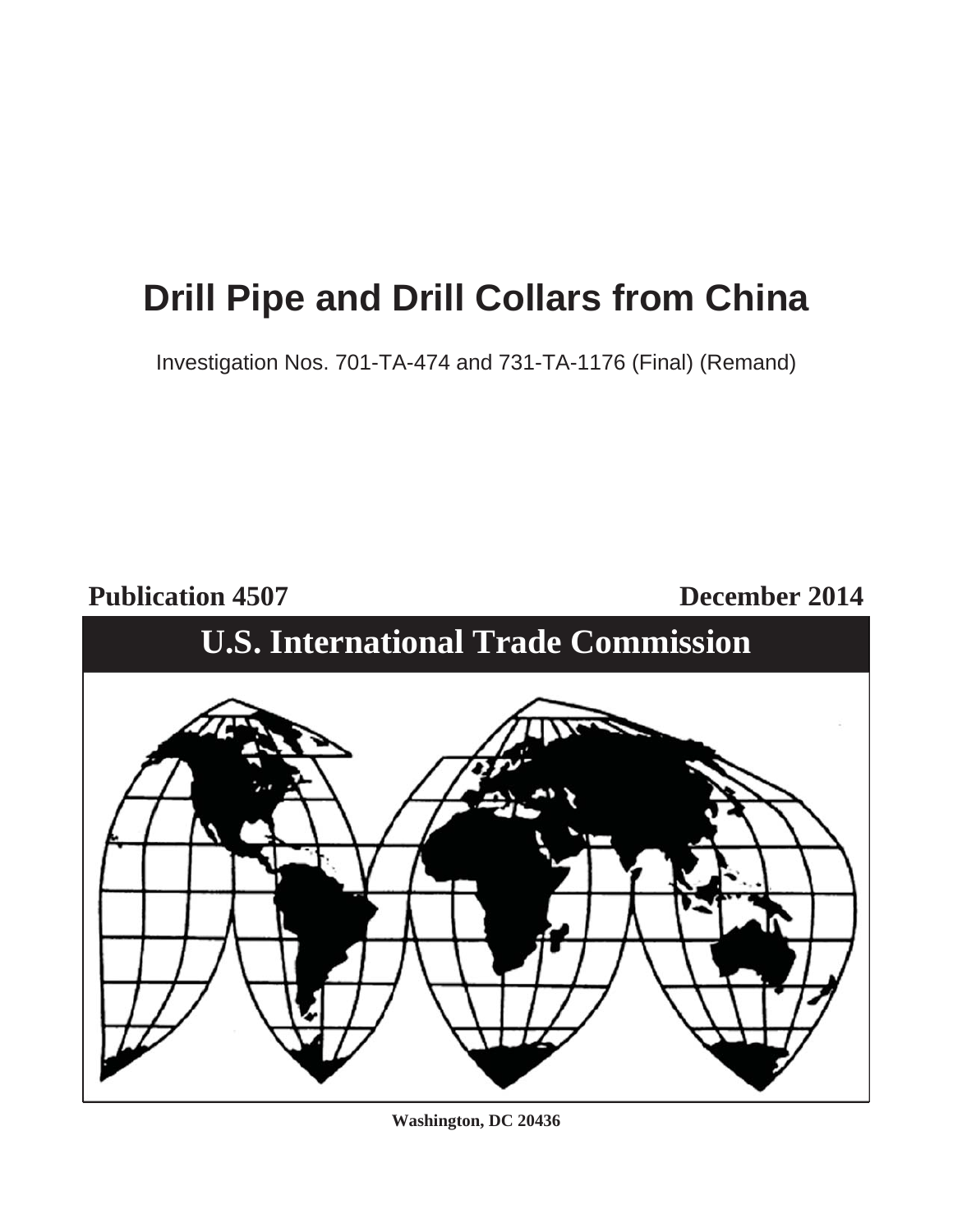# **U.S. International Trade Commission**

# **COMMISSIONERS**

**Irving A. Williamson, Chairman Shara L. Aranoff Dean A. Pinkert David S. Johanson Meredith M. Broadbent F. Scott Kieff**

> Robert B. Koopman *Director of Operations*

> > *Staff assigned*

Nathanael Comly, Investigator Alan Treat, Industry Analyst Amelia Preece, Economist David Boyland, Accountant David Goldfine, Attorney Douglas Corkran, Supervisory Investigator

Commissioners and Staff are identified according to their positions in December 2013 when the Commission issued its remand determination (subsequently upheld by the United States Court of International Trade in slip opinion 14-130).

> **Address all communications to Secretary to the Commission United States International Trade Commission Washington, DC 20436**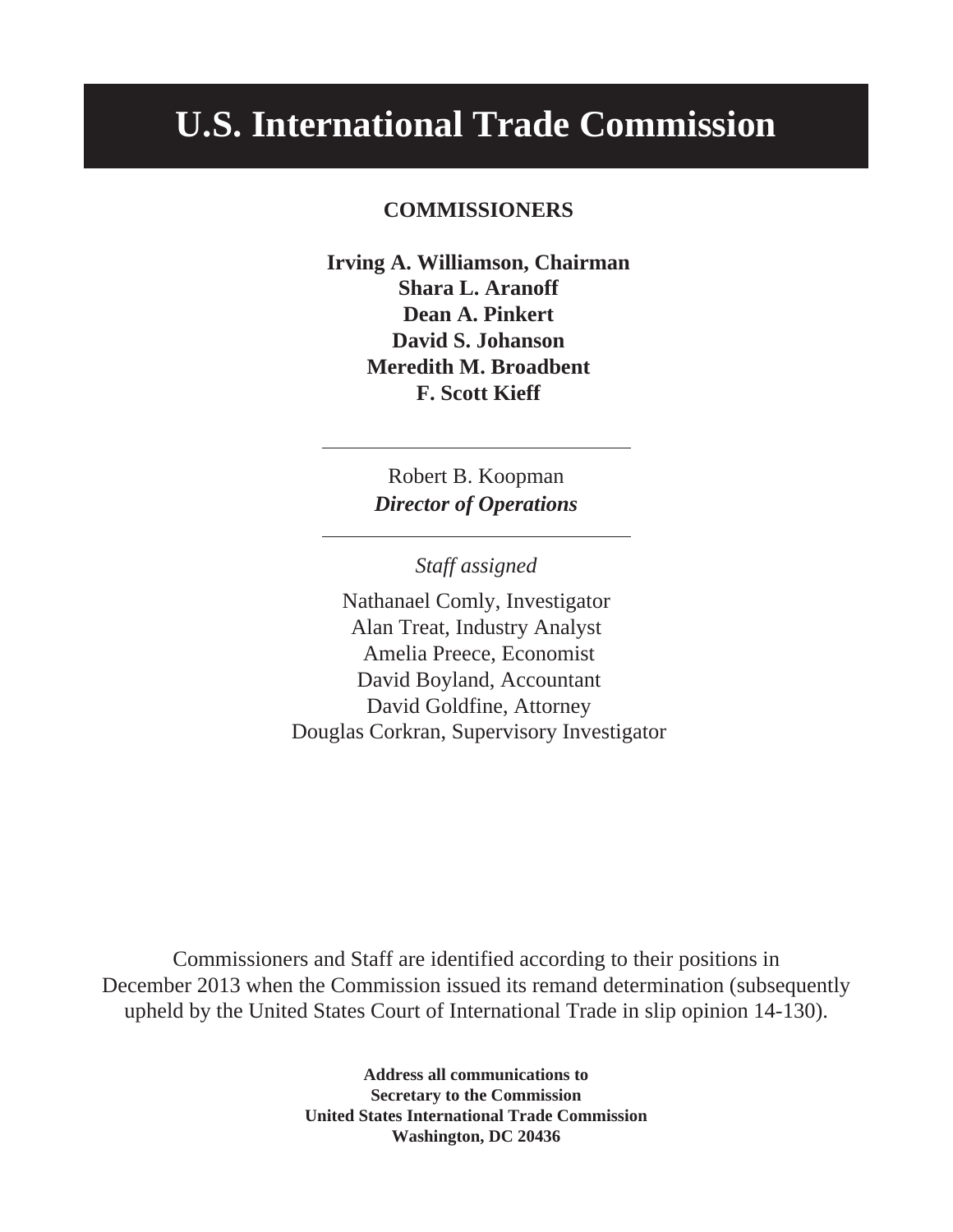# **U.S. International Trade Commission**

Washington, DC 20436 *www.usitc.gov*

# **Drill Pipe and Drill Collars from China**

Investigation Nos. 701-TA-474 and 731-TA-1176 (Final) (Remand)



**Publication 4507 December 2014**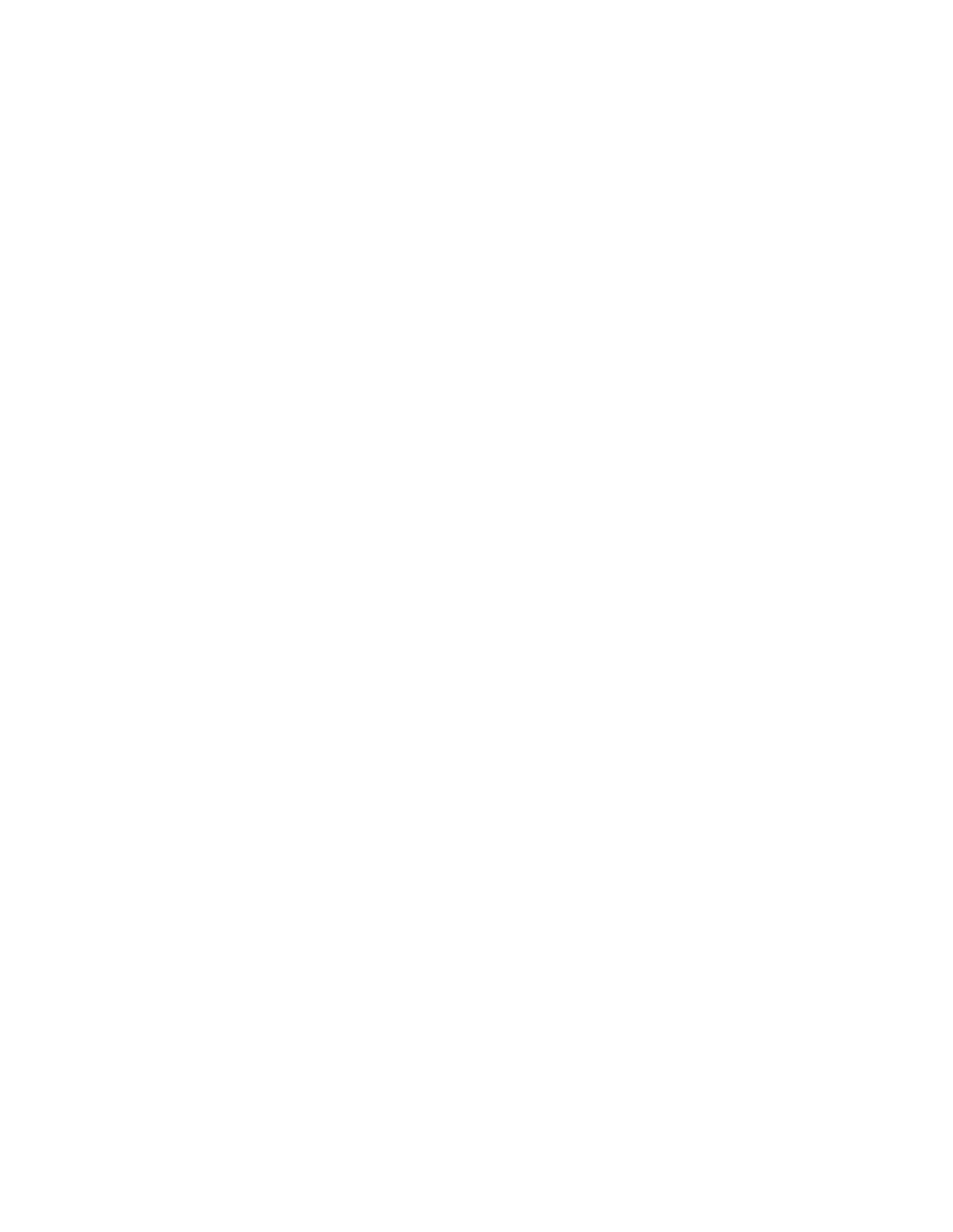#### **VIEWS OF THE COMMISSION ON REMAND**

By decision and order dated August 19, 2013, the U.S. Court of International Trade (per Judge Stanceu) remanded the Commission's determination in *Drill Pipe and Drill Collars from China*, Inv. Nos. 701-TA-474 and 731-TA-1176 (Final), USITC Pub. 4213 (Feb. 2011). *Downhole Pipe & Equipment, LP v. United States*, Slip Op. 13-108 (Aug. 19, 2013) (hereafter "Slip Op."). Upon consideration of the Court's remand instructions and the parties' comments, and based on the record in these remand proceedings, we determine that an industry in the United States is neither materially injured nor threatened with material injury by reason of subject imports of drill pipe and drill collars from China that are sold in the United States at less than fair value and subsidized by the government of China.<sup>[1](#page-4-0)[2](#page-4-1)[3](#page-4-2)</sup>

#### **I. BACKGROUND**

#### **A. The Commission's Original Determinations**

The petitions in these investigations were filed on December 31, 2009. $4$  In the Commission's original determinations, three Commissioners reached affirmative threat determinations (Vice Chairman Williamson and Commissioners Pinkert and Lane) while three Commissioners reached negative determinations (Chairman Okun and Commissioners Pearson and Aranoff).<sup>[5](#page-4-4)</sup>

In reaching affirmative threat determinations, Vice Chairman Williamson and Commissioners Pinkert and Lane found that the volume of subject imports was likely to be significant in the imminent future.<sup>[6](#page-4-5)</sup> They found that, in the imminent future, price competition demonstrated by subject imports from

<span id="page-4-0"></span><sup>&</sup>lt;sup>1</sup> Commissioners Williamson and Pinkert dissent, finding that an industry in the United States is threatened with material injury by reason of the subject imports. *See* Dissenting Remand Views of Commissioners Williamson and Pinkert.

<span id="page-4-1"></span><sup>&</sup>lt;sup>2</sup> Commissioners Johanson and Broadbent were not members of the Commission at the time of the original determinations. They made their determinations in these remand proceedings *de novo* by weighing all of the evidence in the record and reaching their own independent conclusions.

<span id="page-4-2"></span><sup>&</sup>lt;sup>3</sup> Commissioner Kieff did not participate in these remand proceedings.

 $4$  CR/PR at I-1.

<span id="page-4-5"></span><span id="page-4-4"></span><span id="page-4-3"></span><sup>5</sup> *Drill Pipe and Drill Collars from China*, Inv. Nos. 701-TA-474 and 731-TA-1176 (Final), USITC Pub. 4213 (Feb. 2011).

<sup>6</sup> USITC Pub. 4213 at 27-32.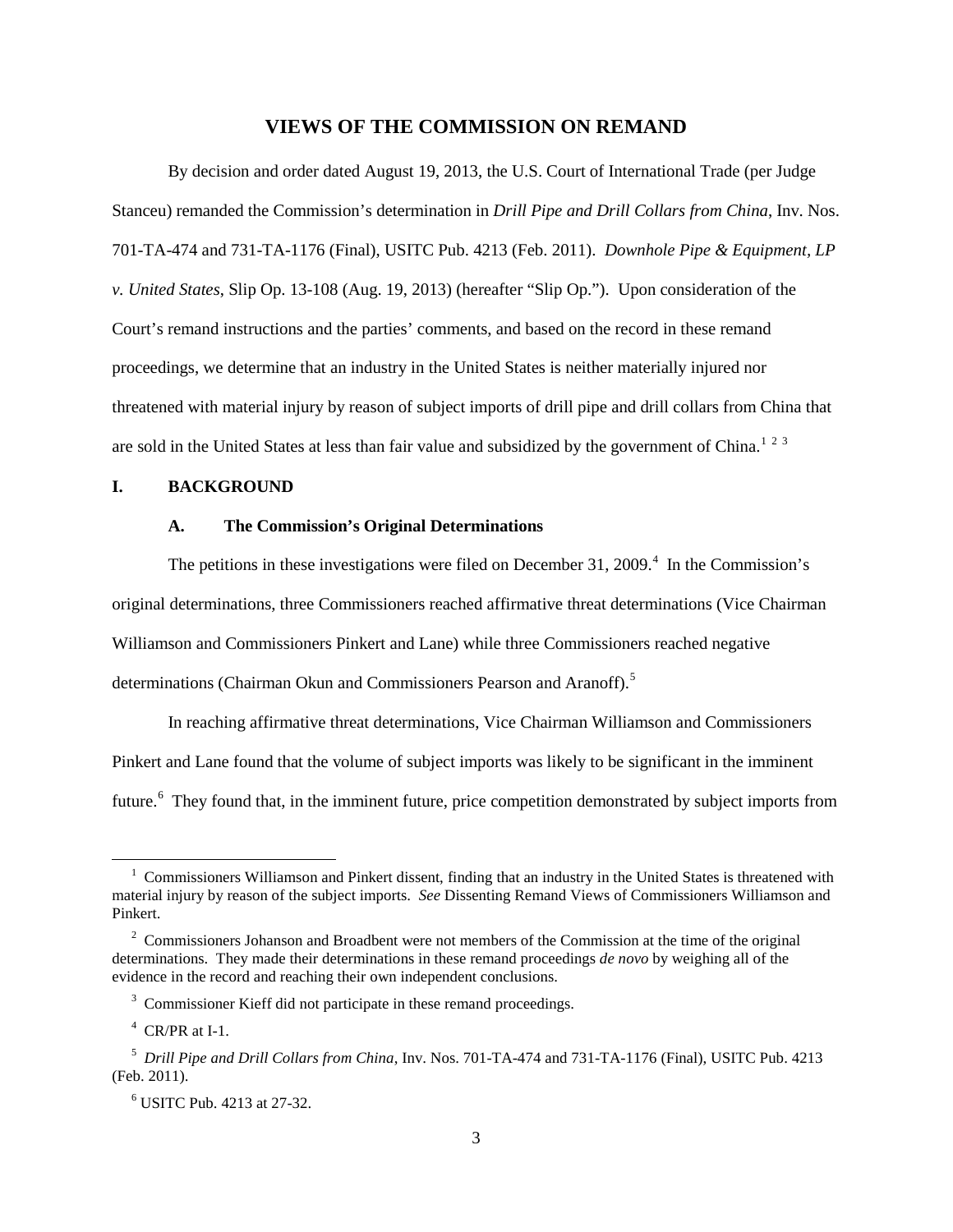China at the end of the period of investigation ("POI") would likely continue, and that increased quantities of aggressively priced subject imports would likely put pressure on domestic producers to lower prices in a market recovering from depressed demand, thereby having likely significant adverse price effects.<sup>[7](#page-5-0)</sup> In light of the domestic industry's vulnerable condition, and the likely significant volume and likely significant adverse price effects by subject imports, they also found that subject imports would likely have a significant adverse impact on the domestic industry in the imminent future.<sup>[8](#page-5-1)</sup> Finally, they found that changes in demand and nonsubject imports were not credible alternative causes of future injury. [9](#page-5-2)

As discussed above, three Commissioners (Chairman Okun and Commissioners Pearson and Aranoff) reached negative determinations. The three dissenting Commissioners found that subject import volume was not likely to increase significantly in the imminent future.<sup>[10](#page-5-3)</sup> They also found that subject imports did not have significant price-depressing or price-suppressing effects during the POI, nor were they likely to have significant adverse price effects in the imminent future.<sup>11</sup> Finally, they found that subject imports did not have a significant adverse impact on the domestic industry during the POI since the industry's declining financial performance coincided with the global economic downturn and appeared to be demand driven.<sup>12</sup> Having found that the domestic industry was not vulnerable and that there was neither a likelihood of a significant increased volume of subject imports in the imminent future nor that subject imports would enter the U.S. market at prices that were likely to have significant pricedepressing or price-suppressing effects, they found that there was no imminent threat of a significant

- <span id="page-5-1"></span><sup>8</sup> *Id*. at 35-36.
- <span id="page-5-2"></span><sup>9</sup> *Id*. at 36-37.
- <span id="page-5-3"></span> $^{10}$  *Id.* at 43-46.
- <span id="page-5-4"></span><sup>11</sup> *Id*. at 46-54.

<span id="page-5-0"></span><sup>7</sup> *Id*. at 33-34.

<span id="page-5-5"></span><sup>12</sup> *Id*. at 54-59.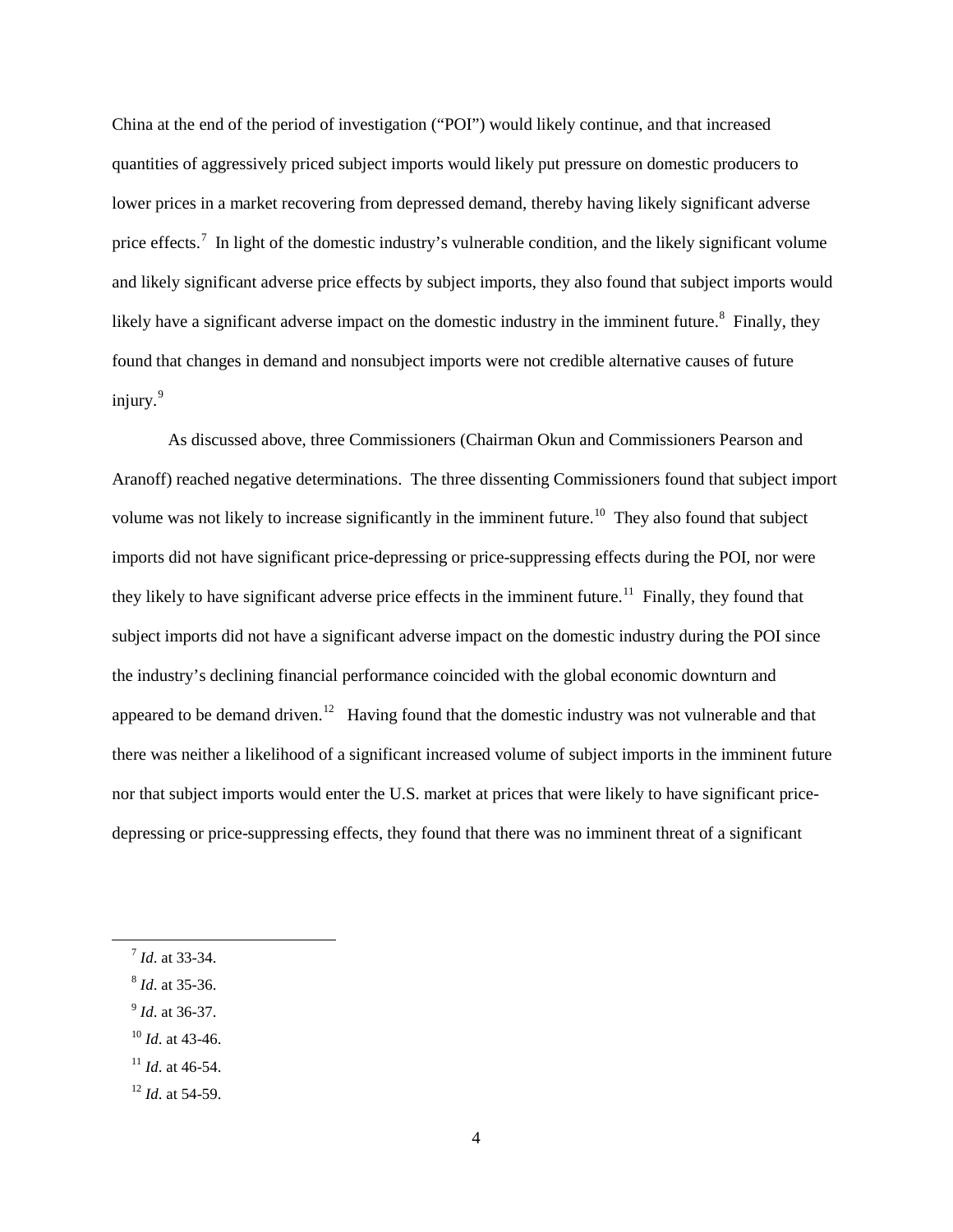adverse impact on the domestic industry producing drill pipe and drill collars by reason of subject imports from China.<sup>[13](#page-6-0)</sup>

#### **B. The Court of International Trade's Remand Order**

Downhole Pipe & Equipment, LP ("Downhole"), an importer of subject merchandise from China, appealed the Commission's affirmative threat determinations to the U.S. Court of International Trade, which affirmed those determinations in part and remanded them in part. At the outset, the Court rejected Downhole's challenge to the Commission's domestic like product analysis on the grounds of judicial estoppel and failure to exhaust administrative remedies. Slip Op. at 6-8.

The Court next concluded that the Commission's affirmative threat determinations contained two erroneous findings in the volume analysis. *Id*. at 11-19. In the Court's view, ". . . the impermissible findings were that only smaller domestic purchasers, as opposed to purchasers the ITC considered 'large,' were buying subject merchandise at the start of the POI and that, during the POI, the participation of Chinese suppliers in the U.S. market broke through a prior limitation to smaller suppliers." *Id*. at 16. The Court concluded that "'from these erroneous findings, the ITC reached the unsupported conclusion that 'the participation of suppliers of Chinese product in the U.S. market has evolved and grown over the period in ways that indicate further expansion is imminent,' and the related conclusion that 'the fact that suppliers of Chinese product have broken through a major prior limitation on their reach in the U.S. market is an indication that their U.S. market share is poised to increase." *Id*. at 16 (internal citations omitted). On remand, the Court instructed the Commission to reconsider its affirmative threat determinations "on the whole, in the absence of these findings and conclusions." *Id*. at 19.

The Court also remanded two other aspects of the Commission's affirmative threat determinations for further explanation. First, the Court directed the Commission "to explain why, and to what extent, it based its overall determinations related to likely future import volume on its stated findings that the U.S. market share of subject merchandise was 'substantial' throughout the POI and 'grew' in

<span id="page-6-0"></span><sup>13</sup> *Id*. at 59-62.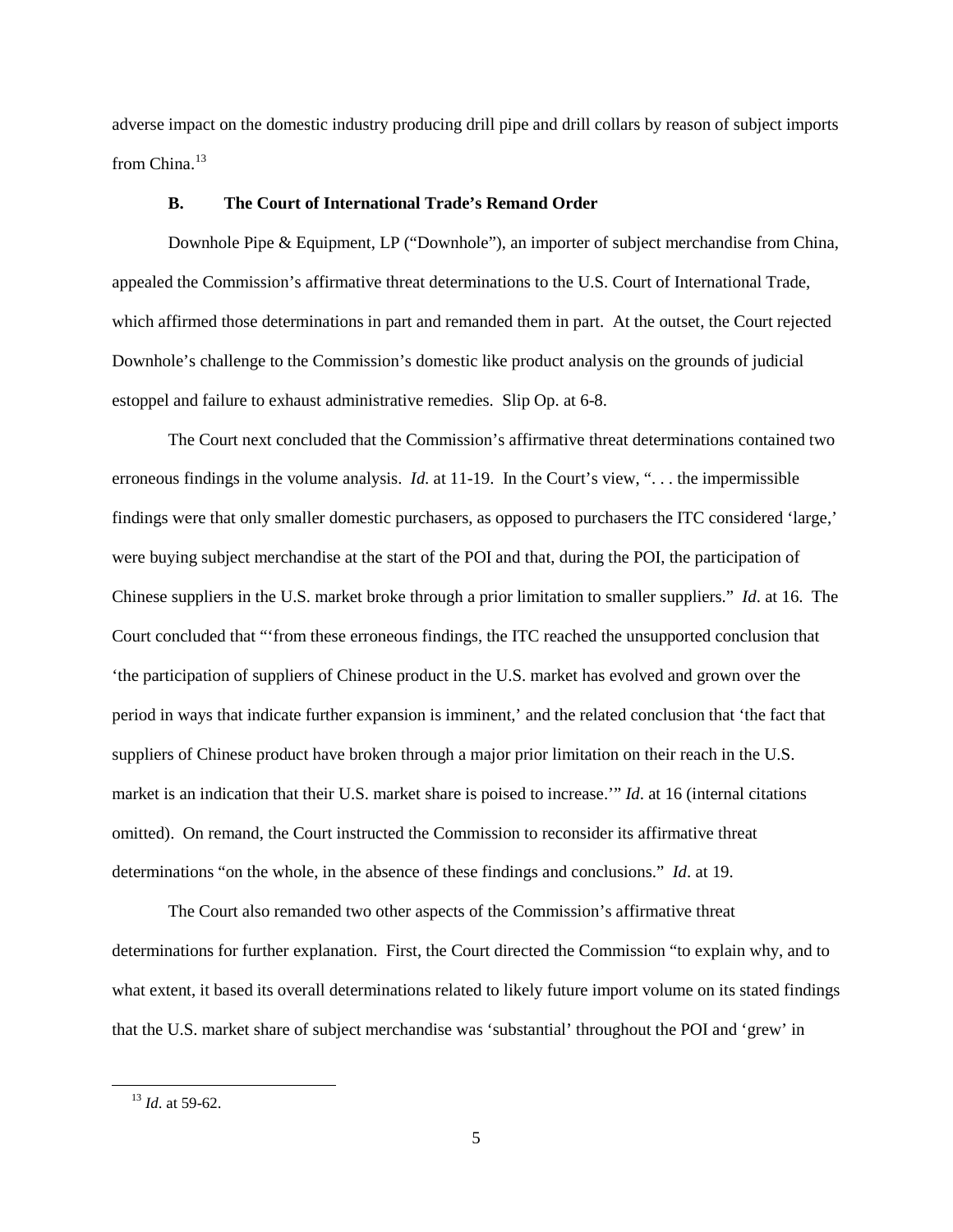first-half 2010." *Id*. at 20. Second, the Court instructed the Commission to provide further explanation in support of its finding that "'U.S. importers have increased their quantities of inventories of Chinese product to levels that are particularly significant in the context of current market conditions.'" *Id*. at 21.

#### **C. Current Remand Proceedings**

Following the Court's remand order, the Commission instituted the remand proceedings in these investigations.[14](#page-7-0) The Commission afforded the parties the opportunity to submit comments on the remand proceedings.<sup>[15](#page-7-1)</sup> Remand comments were submitted on behalf of the domestic industry by VAM Drilling USA Inc. ("VAM"), Houston, Texas; Rotary Drilling Tools ("RDT"), Beasley, Texas; Texas Steel Conversions, Inc. ("TSC"), Houston, Texas; and TMK IPSCO ("TMK"), Downers Grove, Illinois (collectively "Petitioners"). United States Steel Corporation ("U.S. Steel") also submitted comments on behalf of the domestic industry. Downhole, the plaintiff in the Court of International Trade proceedings, submitted comments on behalf of the Chinese respondents.<sup>[16](#page-7-2)</sup>

#### **II. DOMESTIC LIKE PRODUCT & DOMESTIC INDUSTRY**

We reaffirm the Commission's prior finding concerning the definition of a single domestic like product, which was affirmed by the Court, and adopt it in its entirety here.<sup>[17](#page-7-3)</sup> We also adopt the Commission's prior finding concerning the definition of the domestic industry (including the Commission's original related party analysis) and incorporate it by reference herein.<sup>[18](#page-7-4)</sup>

<sup>&</sup>lt;sup>14</sup> 78 Fed. Reg. 59972-73 (Sept. 24, 2013).

15 *Id*. at 59973.

<span id="page-7-4"></span><span id="page-7-3"></span><span id="page-7-2"></span><span id="page-7-1"></span><span id="page-7-0"></span><sup>&</sup>lt;sup>16</sup> In its opinion, the Court identified two instances where the Staff Report misclassified certain data from two purchasers \*\*\*. First, as the Court found, the Staff Report reported that \*\*\*.

 $17$  USITC Pub. 4213 at 4-14; Slip Op. at 8.

<sup>18</sup> USITC Pub. 4213 at 14-17.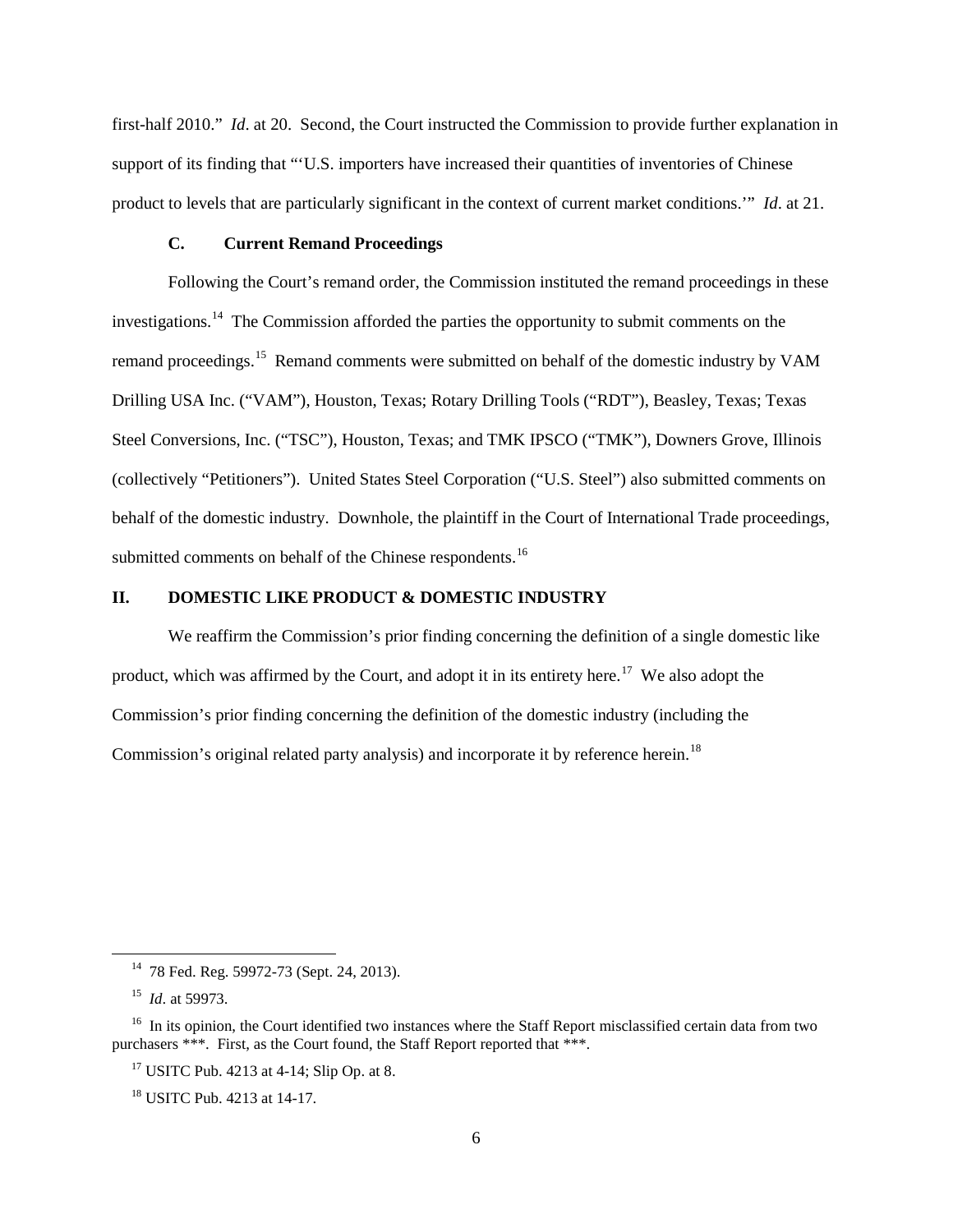#### **III. CONDITIONS OF COMPETITION**

We reaffirm the Commission's prior findings concerning conditions of competition in the United States market for drill pipe and drill collars during the POI and adopt them in their entirety herein.<sup>[19](#page-8-0)</sup>

### **IV. NO MATERIAL INJURY OR THREAT OF MATERIAL INJURY BY REASON OF SUBJECT IMPORTS FROM CHINA**

We have reviewed the record of these remand proceedings, the Court's remand instructions, and the comments of the parties relating to the Court's instructions. Having taken these steps, we determine that the domestic industry is neither materially injury nor threatened with material injury by reason of subject imports from China. In reaching our negative determinations on remand, we adopt the Original Dissenting Views of the Commission in their entirety and incorporate them fully herein.<sup>[20](#page-8-1)</sup>

The Court's remand instructions are directed only to certain aspects of the affirmative threat determinations previously reached by the Commission. Since we have adopted the Original Dissenting Views in their entirety, the Court's remand instructions do not apply to our negative determinations on remand. We nevertheless address below certain remand comments submitted by the domestic industry pertaining to the Original Dissenting Views that we have now adopted on remand.<sup>[21](#page-8-2)</sup>

<span id="page-8-3"></span>In their remand comments, Petitioners question the analysis in the original dissenting views of Chairman Okun and Commissioners Pearson and Aranoff concerning U.S. purchasers' inventories.<sup>[22](#page-8-3)</sup> Notwithstanding Petitioners' suggestion to the contrary, the dissent relied upon inventory levels held by U.S. importers and not just inventory levels of U.S. purchasers, in finding that subject import volumes were not likely to increase significantly in the imminent future. As explained by the three dissenting Commissioners, and as the Court observed, record evidence in these final phase investigations showed no significant increase during the POI in the quantities of finished drill pipe and drill collars held in

<sup>19</sup> USITC Pub. 4213 at 22-27.

<sup>20</sup> USITC Pub. 4213 at 41-62.

<span id="page-8-2"></span><span id="page-8-1"></span><span id="page-8-0"></span> $21$  We note that, for the most part, the comments submitted by the domestic industry in these remand proceedings pertain to the affirmative threat determination previously entered by the Commission. *See, e.g.*, U.S. Steel Remand Comments at 1-9; Petitioners' Remand Comments at 2-5 & 8-14.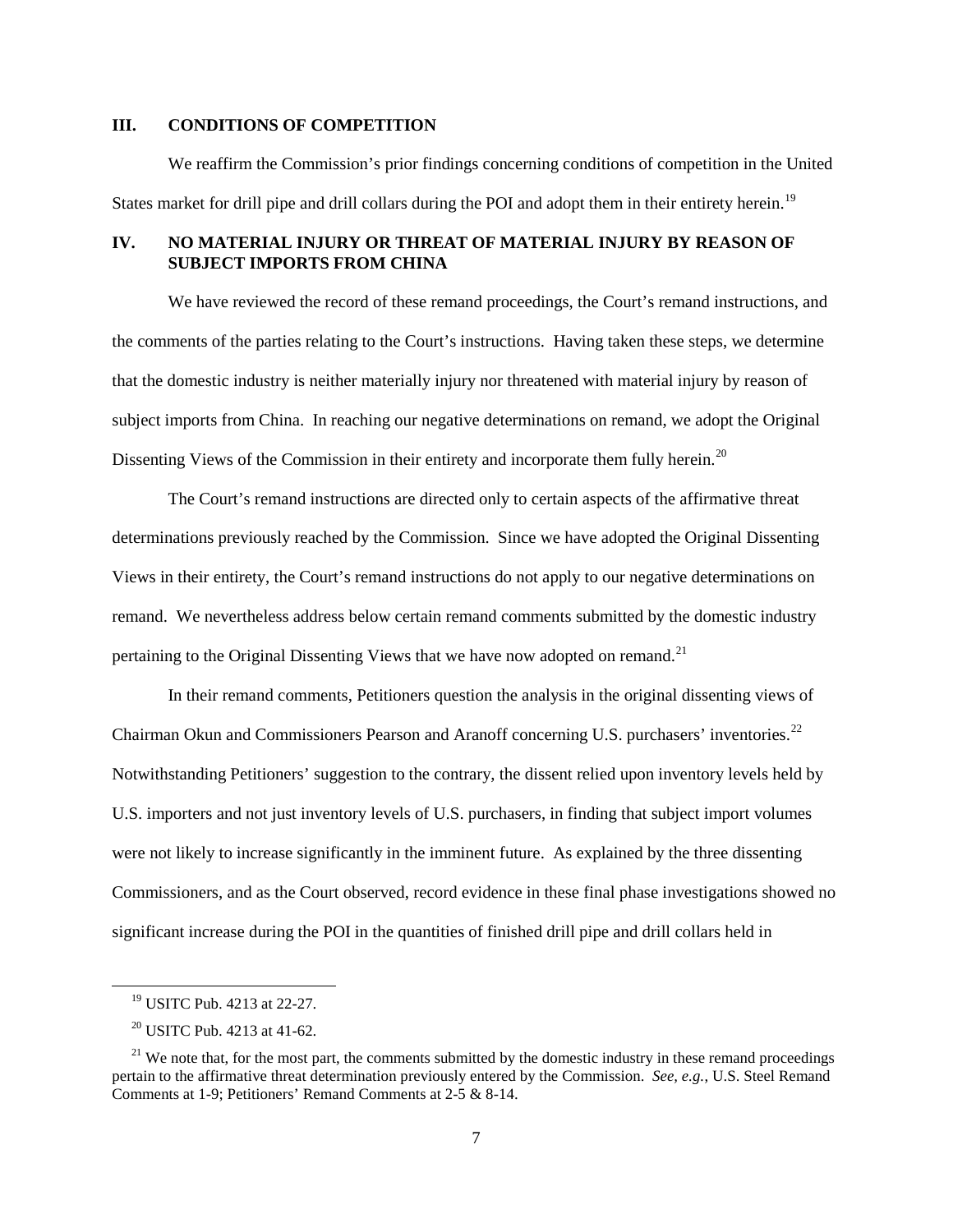inventory by U.S. importers.<sup>[23](#page-9-0)</sup> As the Court also observed, the record also "show{s} a sizeable increase in \*\*\* importers' inventories only from 2007 to 2008 and show{s} modest declines thereafter."<sup>24</sup> Indeed, U.S. importers' inventories of subject imports of finished goods were \*\*\* short tons in 2007, \*\*\* short tons in 2008, \*\*\* short tons in 2009, and remained at \*\*\* short tons in the first half of 2010.<sup>[25](#page-9-2)</sup>

In their remand comments, Petitioners also question the analysis in the original dissenting views of Chairman Okun and Commissioners Pearson and Aranoff concerning U.S. purchasers' inventories.<sup>[26](#page-9-3)</sup> As they explained, however, the record evidence did not support Petitioners' claims about U.S. purchasers' inventories.<sup>27</sup> Moreover, as the Court observed, the record shows that "... while {U.S. purchasers'} inventories of finished products from U.S. sources predictably increased from 2007 to 2009 as demand declined, {U.S. purchasers'} inventories of subject imports of finished products dropped substantially over the same period.'" Slip Op. at 21 (*quoting* Original Dissenting Views at 8).<sup>[28](#page-9-5)</sup>

24 *Id*. at 21.

<span id="page-9-0"></span> $\overline{a}$ 

<span id="page-9-2"></span><span id="page-9-1"></span><sup>25</sup> CR/PR at Table C-2. In its remand comments, U.S. Steel argues that, as a ratio to U.S. apparent consumption, U.S. importers' inventories of subject imports increased during the POI, which is an indicator that subject imports therefore threaten injury to the domestic industry. *See e.g.*, U.S. Steel Remand Comments at 8. Even though there was a significant increase in the ratio of U.S. importers' inventories of subject imports relative to apparent U.S. consumption throughout the POI, the record did not establish that these relative inventory increases were a factor having a significant injurious impact on the domestic industry during the POI, including in interim 2010. Absent any significant changes in market conditions that would suggest otherwise, we do not see any basis to conclude that continued high ratios of subject inventories relative to apparent consumption would be an indication that subject imports would likely have a significant adverse impact on the domestic industry in the imminent future. Similarly, we do not find that any increases in the ratios of Chinese producers' inventories of subject merchandise relative to Chinese subject producers' total shipments and apparent  $\dot{U}$ . Consumption would be likely to have a significant adverse impact on the domestic industry in the imminent future, especially given that they had also not led to injury during the POI.

- <sup>26</sup> Petitioners' Remand Comments at 14.
- 27 USITC Pub. 4213 at 45.

<span id="page-9-5"></span><span id="page-9-4"></span><span id="page-9-3"></span><sup>28</sup> In their remand comments, Petitioners also argue that declines in U.S. purchasers' inventories of subject merchandise from China and increases in U.S. purchasers' inventories of domestically produced finished drill pipe and collars "suggest . . . that purchasers will imminently slow purchases of U.S.-made drill pipe, and accelerate purchases of Chinese-made drill pipe, as indeed occurred in the first half of 2010." Petitioners' Remand Comments at 14. As Chairman Okun and Commissioners Pearson and Aranoff found, however, the record in these investigations reflect that, in terms of their inventory levels, U.S. purchasers shifted away from subject merchandise to domestically-produced drill pipe and collars during the POI. *See e.g.*, USITC Pub. 4213 at 45. Moreover, Petitioners' speculation that U.S. purchasers must significantly replenish their inventories of finished drill pipe from

22 Petitioners' Remand Comments at 13-14.

<sup>&</sup>lt;sup>23</sup> Slip Op. at 21.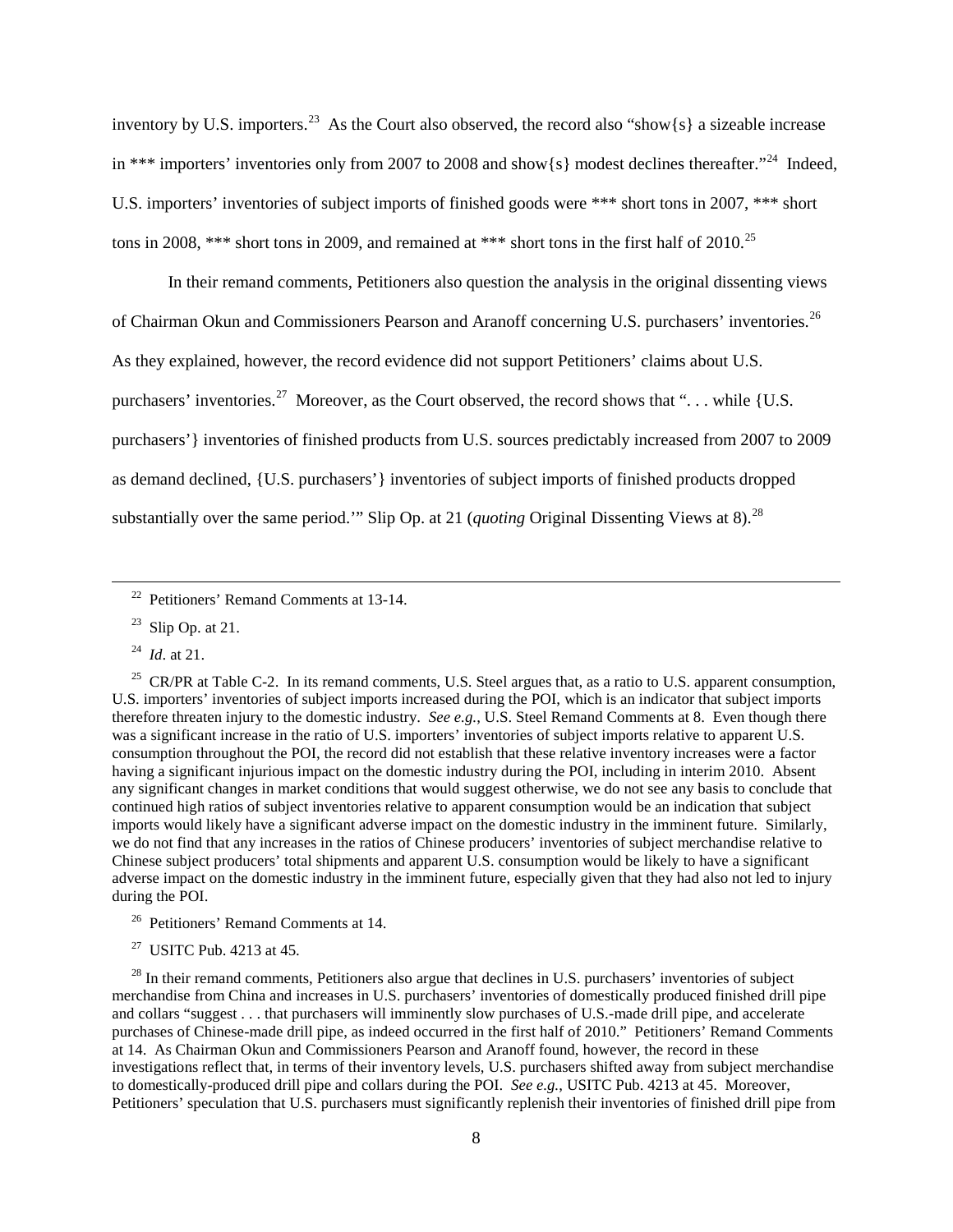In their remand comments, Petitioners again argue that the domestic industry is in a vulnerable condition emphasizing that certain expenses incurred by domestic producer NOV Grant Prideco should be considered when assessing vulnerability.<sup>[29](#page-10-0)</sup> However, as explained in their original views, the three dissenting Commissioners expressly considered the adjusted data for NOV Grant Prideco and found that the domestic industry nevertheless was currently not vulnerable.<sup>[30](#page-10-1)</sup>

Petitioners claim on remand that the three dissenting Commissioners "did not grapple with the most salient aspects" of the \*\*\* in the first half of 2010.<sup>[31](#page-10-2)</sup> Petitioners overlook, however, that the three dissenting Commissioners expressly considered and rejected their arguments on this issue as follows:

> We also do not consider \*\*\*, to indicate that increased volumes of subject imports are imminent. As an initial matter, Petitioners drew the Commission's attention to this particular sale in order to rebut Respondents' contention that the domestic industry and importers of subject merchandise sold to distinct groups of customers. Petitioners' Posthearing brief at 1-2. As Respondents' contention does not underpin our analysis in any way, we do not consider Petitioners' rebuttal germane to that analysis. In any event, the record indicates that \*\*\*. \*\*\*. Respondents' posthearing brief at exhibit 23 (\*\*\*), CR at V-31, PR at V-12. Given the specific circumstances surrounding this sale, we do not find that it predicts any imminent surge in subject imports.<sup>[32](#page-10-3)</sup>

As the Court observed, "\*\*\*."<sup>33</sup> The Court added that the record evidence indicates that the \*\*\*

occurred largely for non-price related factors "as a result of the seller's willingness to do an exchange of

new and/or used drill pipe."<sup>34</sup> We agree with the Court that "{t}he evidence pertaining to the \*\*\*

transaction or transactions occurring in early 2010 involves only one importer and one large domestic

China in the imminent future is not consistent with the record evidence, which shows that U.S. purchasers' inventories of subject imports of finished drill pipe declined throughout the POI. *See e.g.*, CR/PR at Table II-4.

29 Petitioners' Remand Comments at 7-8.

<span id="page-10-2"></span><span id="page-10-1"></span><span id="page-10-0"></span> 30 *See, e.g.*, USITC Pub. 4213 at 59-62 & n.122; Confidential Dissenting Views of Chairman Okun and Commissioners Pearson and Aranoff at 32-37 & n.122 (EDIS Doc. #445369).

<sup>31</sup> Petitioners' Remand Comments at 6.

<span id="page-10-3"></span>32 USITC Pub. 4213 at 46 n.30.

<span id="page-10-4"></span> $33$  Slip Op. at 16 n.10.

<span id="page-10-5"></span>34 *Id*. at 16 n.10.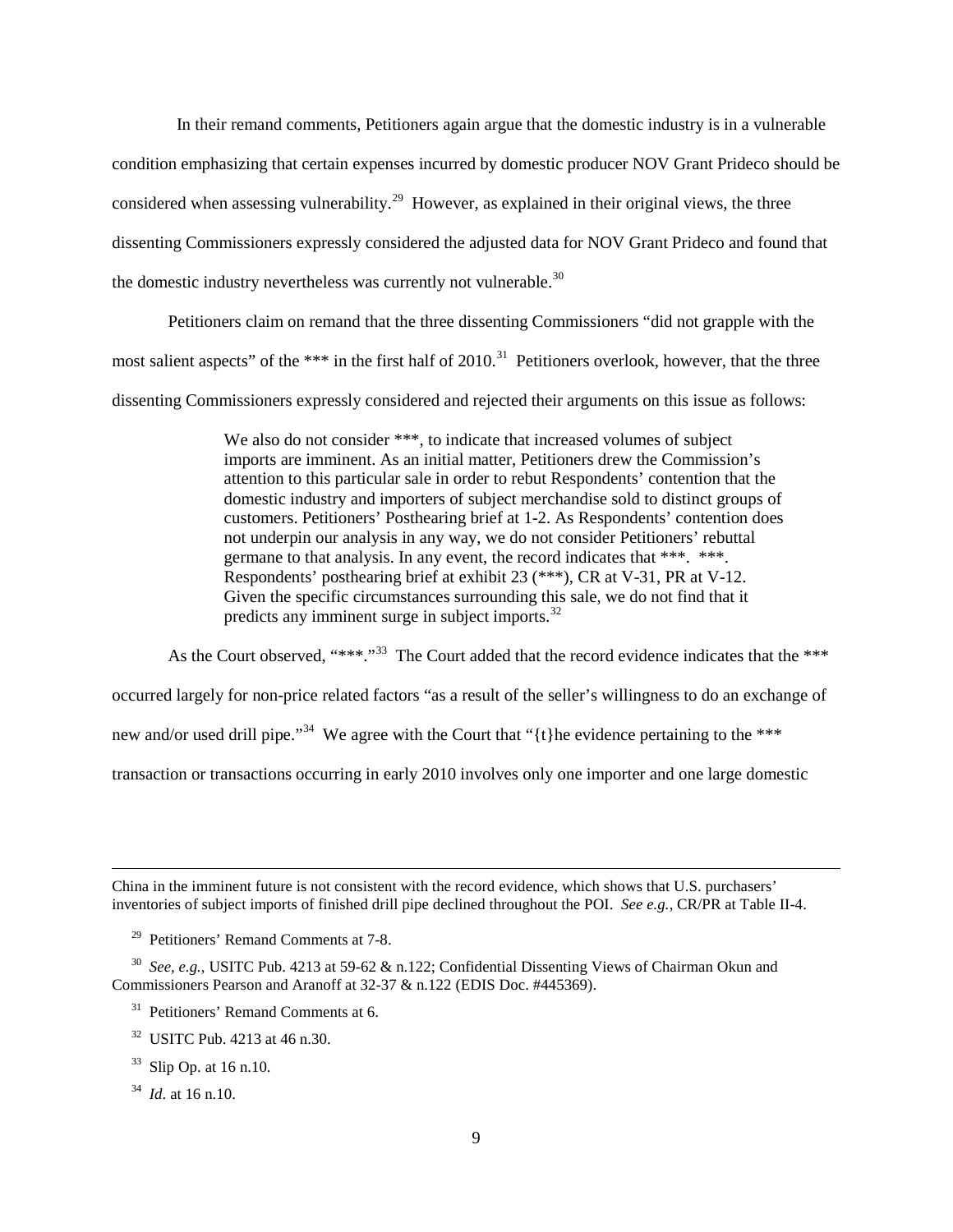purchaser; in addition, the record evidence refutes a finding or inference that the transaction or transactions involved were representative or typical."[35](#page-11-0)

Petitioners argue that the finding in the original dissenting views that subject imports would not likely have significant adverse price effects was a "stretch" based upon the record evidence.<sup>36</sup> We disagree. As the three dissenting Commissioners explained, the record evidence shows that subject imports generally oversold the domestic like product during the POI and there was not significant underselling.<sup>37</sup> Substantial evidence also supports the three dissenters' conclusions that subject imports did not have significant price depressing or price suppressing effects during the POI since they mostly oversold the domestic like product, lost market share in the more important finished portion of the market, and provided little or no competition for the growing share of domestic sales of premium drill pipe.<sup>38</sup> Given the absence of significant adverse price effects during the POI, and in the absence of any changes in the market likely to bring about such effects in the imminent future, we also do not expect subject imports to enter at prices that are likely to have a significant depressing or suppressing effect on domestic prices in the imminent future.<sup>[39](#page-11-4)</sup>

Petitioners also claim that the record evidence concerning the Chinese industry's excess capacity and demand trends in the U.S. market warrant an affirmative determination on remand.<sup>40</sup> These issues, however, were addressed in considerable detail by the three dissenting Commissioners in reaching a negative determination.<sup>[41](#page-11-6)</sup> We agree with their analysis.<sup>[42](#page-11-7)</sup>

- <span id="page-11-3"></span>38 USITC Pub. 4213 at 51-52.
- <span id="page-11-4"></span>39 USITC Pub. 4213 at 53-54.
- 40 Petitioners' Remand Comments at 6.
- 41 USITC Pub. 4213 at 43-46 & 59-62.

<span id="page-11-0"></span>35 *Id*. at 15-16.

<span id="page-11-1"></span><sup>&</sup>lt;sup>36</sup> Petitioners' Remand Comments at 7.

<span id="page-11-2"></span>37 USITC Pub. 4213 at 51.

<span id="page-11-7"></span><span id="page-11-6"></span><span id="page-11-5"></span> $42$  In their remand comments, the domestic industry emphasizes that the market share of subject imports increased between the second half of 2009 and the first half of 2010. U.S. Steel Remand Comments at 7. As the three dissenting Commissioners found, however, the market share of subject imports declined between the first half of 2009 and the first half of 2010. *See e.g.*, USITC Pub. 4213 at 41-42; Confidential Dissenting Views of Chairman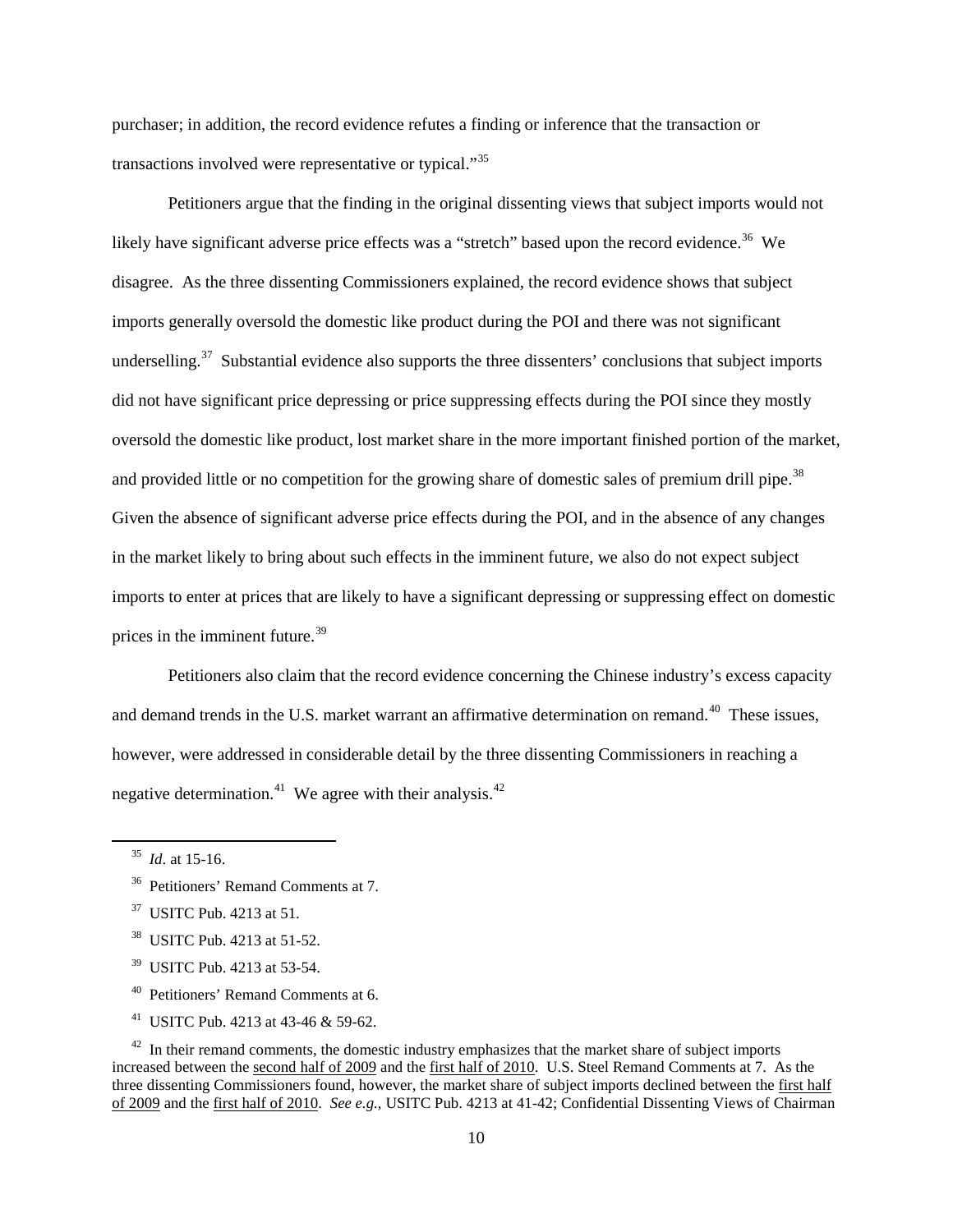For the above reasons, based on consideration of the Court's remand instructions and the parties' comments, and based on the record in these remand proceedings, we determine that an industry in the United States is neither materially injured nor threatened with material injury by reason of subject imports of drill pipe and drill collars from China that are sold in the United States at less than fair value and subsidized by the government of China.

Okun and Commissioners Pearson and Aranoff at 2 (EDIS Doc. #445369). Indeed, the Commission's typical methodology – which the three dissenting Commissioners applied here – is to compare partial calendar years, such as interim periods, with the same portion of prior (or subsequent) years. *See, e.g., Welded Stainless Steel Pressure Pipe from Malaysia, Thailand, and Vietnam*, Inv. Nos. 731-TA-1210-12 (Preliminary), USITC Pub. 4413 at 14-16 (July 2013); *Silica Bricks and Shapes from China*, Inv. No. 731-TA-1205 (Preliminary), USITC Pub. 4369 at 13-14 (Jan. 2013); *Crystalline Silicon Photovoltaic Cells and Modules from China*, 701-TA-481 & 731-TA-1190 (Final), USITC Pub. 4360 at 28-30 (Nov. 2012); *Certain Steel Wheels from China*, Inv. Nos. 701-TA-478 & 731-TA-1182 (Final), USITC Pub. 4319 at 17-20 (May 2012).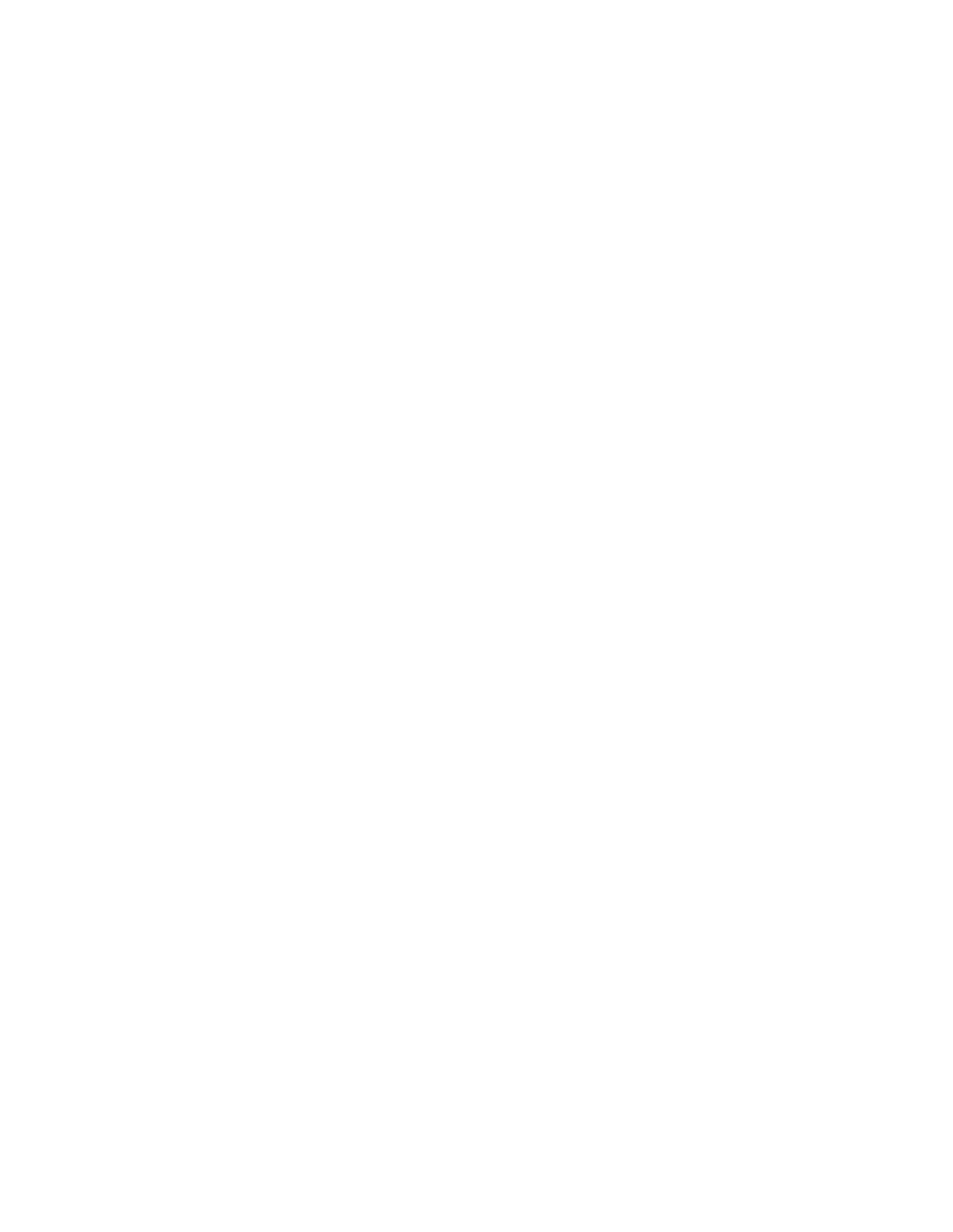# **DISSENTING VIEWS OF CHAIRMAN WILLIAMSON AND COMMISSIONER PINKERT ON REMAND**

By decision and order dated August 19, 2013, the U.S. Court of International Trade (per Judge Stanceu) remanded the Commission's determination in *Drill Pipe and Drill Collars from China*, 701-TA-474 & 731-TA-1176 (Final), USITC Pub. 4213 (Feb. 2011). *Downhole Pipe & Equipment, L.P. v. United States*, Slip Op. 13-108 (Aug. 19, 2013) (hereafter "Slip Op."). Upon consideration of the Court's remand instructions and the parties' comments, and based on the record in these remand proceedings, we again determine that an industry in the United States is threatened with material injury by reason of subject imports of drill pipe and drill collars from China that are sold in the United States at less than fair value and subsidized by the Government of China.

# **I. BACKGROUND**

We adopt in its entirety the background discussion set forth in the Commission's Views on remand in these remand proceedings. $<sup>1</sup>$ </sup>

# **II. DOMESTIC LIKE PRODUCT & DOMESTIC INDUSTRY**

We reaffirm the Commission's prior findings concerning the definition of a single domestic like product, which were affirmed by the Court, and adopt them in their entirety here.<sup>2</sup> We also adopt the Commission's prior findings concerning the definition of the domestic industry (including the Commission's original related party analysis) and incorporate them by

<sup>&</sup>lt;sup>1</sup> Remand Views at 3-6.

<sup>&</sup>lt;sup>2</sup> Drill Pipe and Drill Collars from China, Inv. Nos. 701-TA-474 & 731-TA-1176 (Final), USITC Pub. 4123 at 4-17. The confidential version of these determinations are referred to herein as "*Views.*" The public version of these determinations are referred to herein as "USITC Pub. 4213."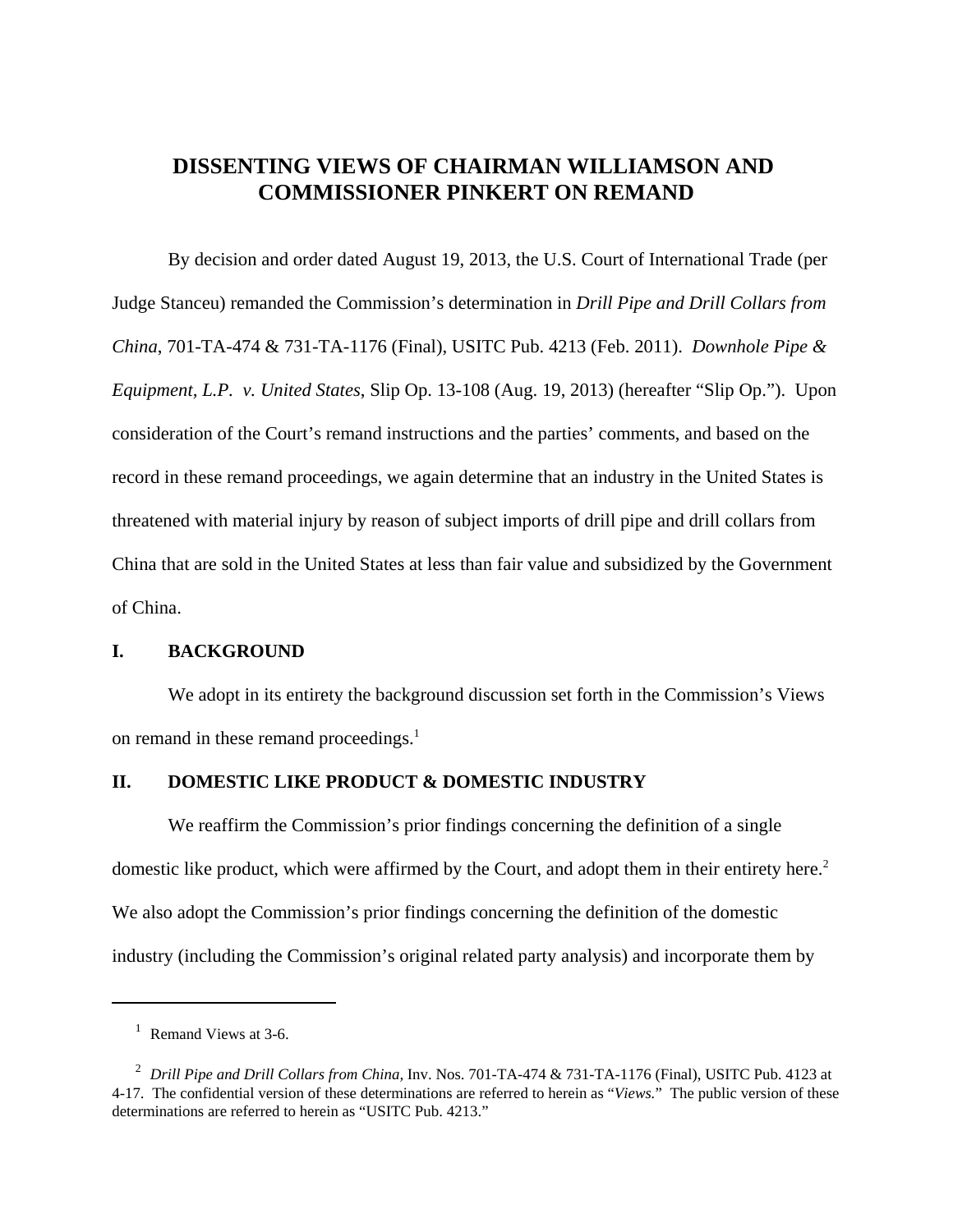reference herein.<sup>3</sup>

### **III. CONDITIONS OF COMPETITION**

We reaffirm the Commission's prior findings concerning conditions of competition in the United States market for drill pipe and drill collars during the period of investigation ("POI") and adopt them in their entirety herein.<sup>4</sup>

### **IV. NO MATERIAL INJURY BY REASON OF SUBJECT IMPORTS FROM CHINA**

We have reviewed the record of these remand proceedings, the Court's remand instructions, and the comments of the parties relating to the Court's instructions. We again determine that the domestic industry is not materially injured by reason of subject imports from China. In reaching our negative present material injury determination on remand, we adopt the discussion of no present material injury contained in the Original Views of the Commission and incorporate it fully herein.<sup>5</sup>

# **V. THREAT OF MATERIAL INJURY BY REASON OF SUBJECT IMPORTS FROM CHINA**

We again determine that the domestic industry is threatened with material injury by reason of subject imports from China. In reaching our affirmative threat determination on remand, we adopt the discussion of threat of material injury in the Original Views of the Commission in its entirety and incorporate it fully herein, subject to the modifications and

<sup>&</sup>lt;sup>3</sup> USITC Pub. 4213 at 4-17.

 <sup>4</sup> USITC Pub. 4213 at 22-27.

 <sup>5</sup> *Views* at 53-55.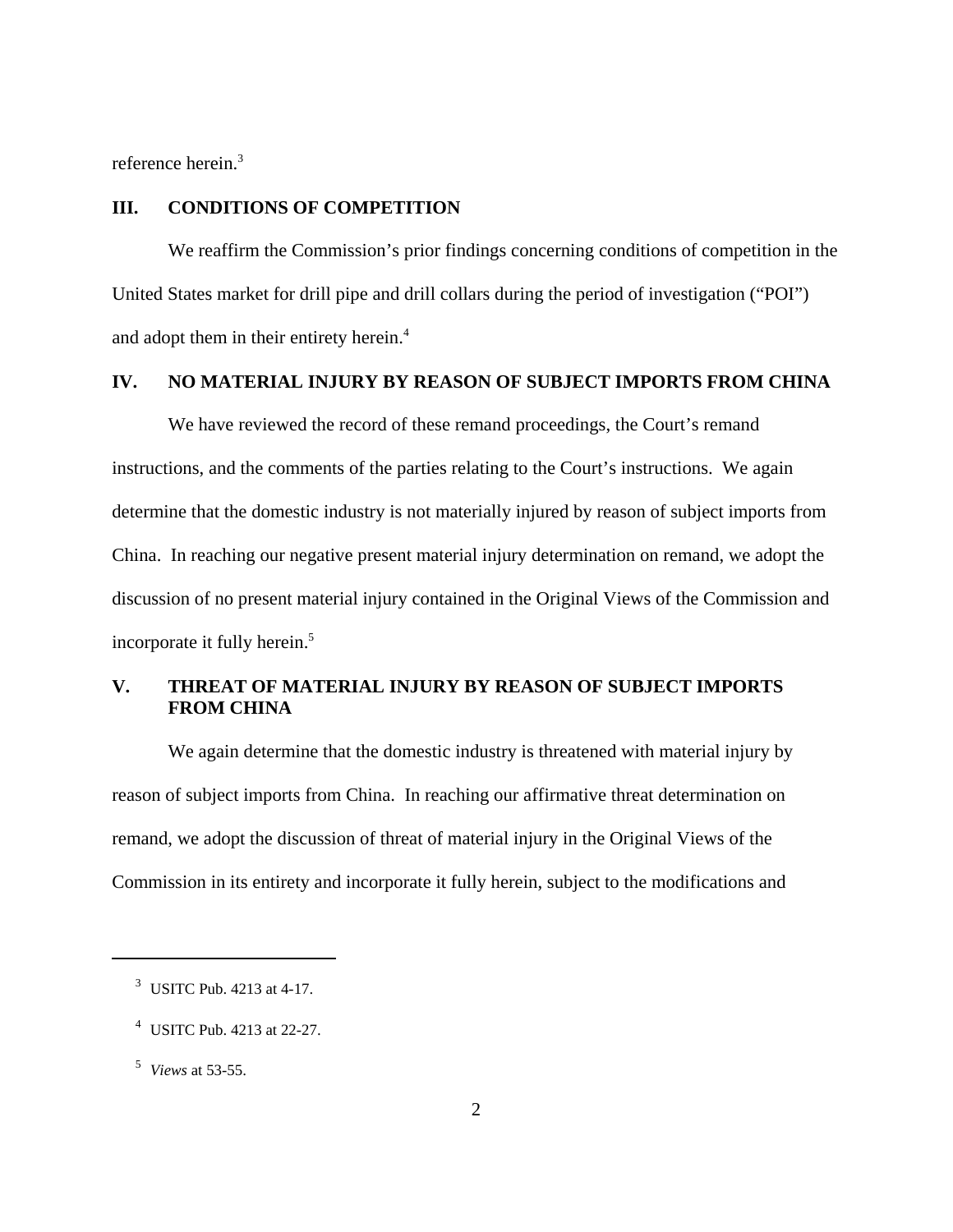exceptions below in accordance with the Court's remand instructions.<sup>6</sup>

#### **A. Likely Volume of Subject Imports from China**

We reaffirm our prior findings that subject imports will likely be significant in the imminent future and adopt them in their entirety here except to the extent they are modified below.

We note that many of our prior findings in support of our likely significant volume analysis are not called into question by the Court's remand instructions. As we previously found, the record showed that subject imports maintained a significant presence in the U.S. market throughout the POI.<sup>7</sup> Further, as we noted, Chinese capacity was large and increased significantly during the POI. In fact, it was equivalent to \*\*\* percent of U.S. apparent consumption in 2009.<sup>8</sup> Moreover, Chinese subject producers' capacity utilization declined sharply from \*\*\* percent in 2007 to \*\*\* percent in 2009, and remained low in the first half of 2010 at \*\*\* percent.<sup>9</sup> In fact, by 2009, the last full year of the POI, Chinese subject producers' excess capacity was equivalent to \*\*\* percent of U.S. apparent consumption.<sup>10</sup> Accordingly, we continue to find that the large excess capacity of the Chinese industry at the end of the POI is

 <sup>6</sup> *Views* at 1-53.

 <sup>7</sup> *Views* at 39 & 54.

 <sup>8</sup> *Views* at 41-42; CR/PR at Tables VII-3b, VII-3d, & C-2.

 <sup>9</sup> *Views* at 41-42.

<sup>&</sup>lt;sup>10</sup> Derived from CR/PR at Tables VII-3b & C-2. Chinese subject producers' excess capacity was equivalent to \*\*\* percent of apparent U.S. consumption in the first half of 2010. Derived from CR/PR at Tables VII-3d & C-2.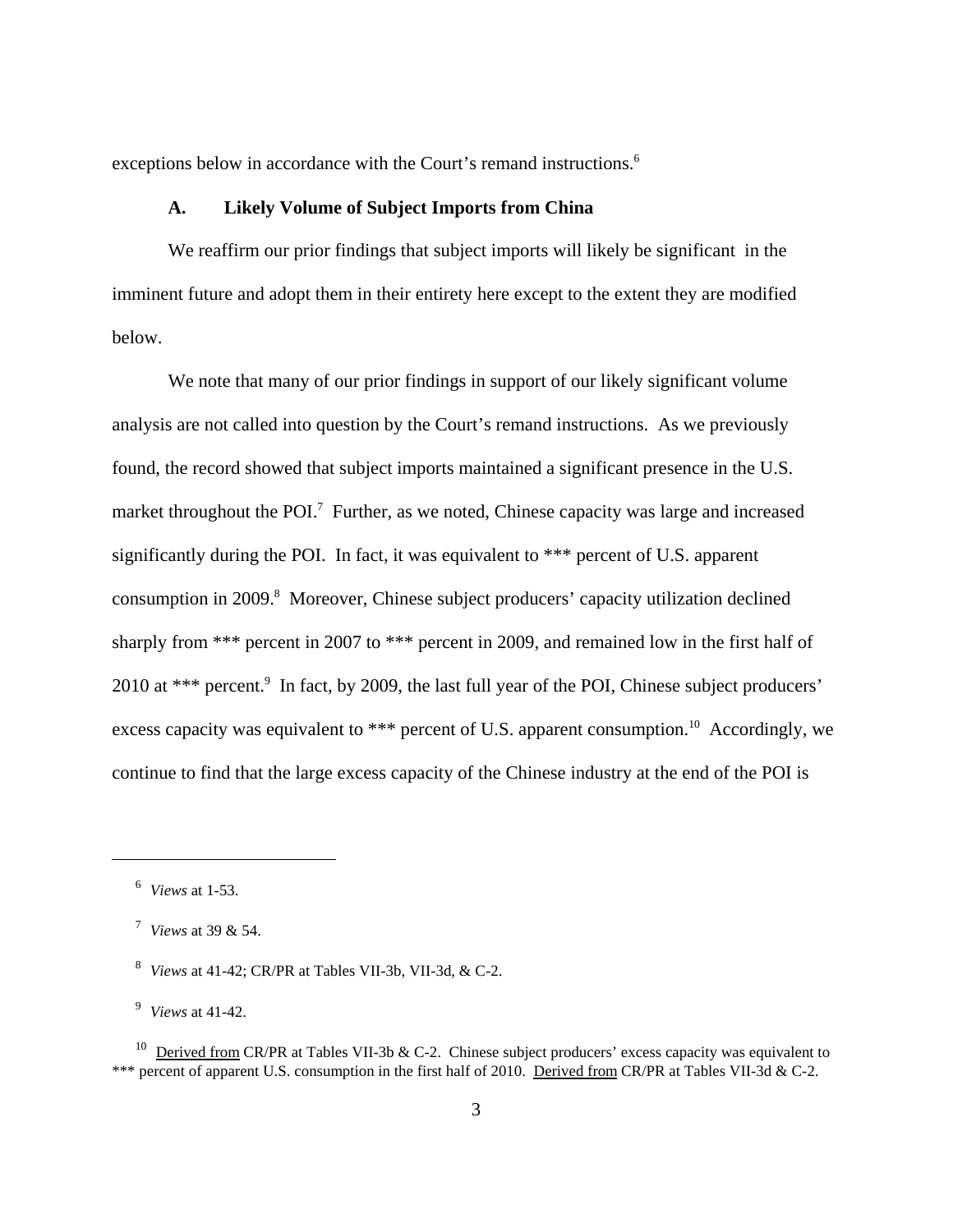strongly indicative of imminent likely subject import volume.<sup>11</sup> Additionally, the Chinese industry was export-oriented and Chinese producers had an established track record of exporting large and increasing quantities of the product to export markets during the POI, including significant volumes to the United States.<sup>12</sup> Finally, in light of the 2010 antidumping and countervailing duty orders on OCTG from China, subject producers had a significant incentive for product shifting and increasing their shipments of Chinese drill pipe to the U.S. market. *Id*. at 44. In our view, the record evidence on these factors warrants our finding that there is likely to be a significant increase in subject imports in the imminent future.

As discussed above, the Court remanded three aspects of our affirmative threat determination which each relate to our likely significant volume analysis. We discuss them in turn below.

### **1. Large Purchasers**

#### *a. Court's Remand*

Based on its review of the record, the Court found that "substantial evidence does not support two findings made by the Commission and two general conclusions the ITC reached on

<sup>&</sup>lt;sup>11</sup> Views at 41-42 & 45-46.

<sup>&</sup>lt;sup>12</sup> *Views* at 43-44. As the Commission found, China's production of drill pipe and collars far outpaced its home market demand, which therefore necessitated the Chinese industry's reliance on substantial exports. *Id*. at 43-44. Moreover, Chinese producers had an established track record of exporting large and increasing quantities of the product to export markets during the POI, including significant volumes to the United States. *Id*. at 43-46. As the Commission found, Chinese producers' total exports of finished drill pipe and collars, as a percent of their total shipments, increased from \*\*\* percent in 2007 to \*\*\* percent in 2009, while their exports to the United States, as a percent of their total shipments, increased somewhat from \*\*\* percent in 2007 to \*\*\* percent in 2009. *Id*. at 43. Moreover, as the Commission found, Chinese drilling activity was projected to grow only modestly by one to two percent in the imminent future, thus indicating that the Chinese market for drill pipe and collars was not nearly large enough to absorb China's current or imminent future production capacity. *Id*. at 43-44 & n.253.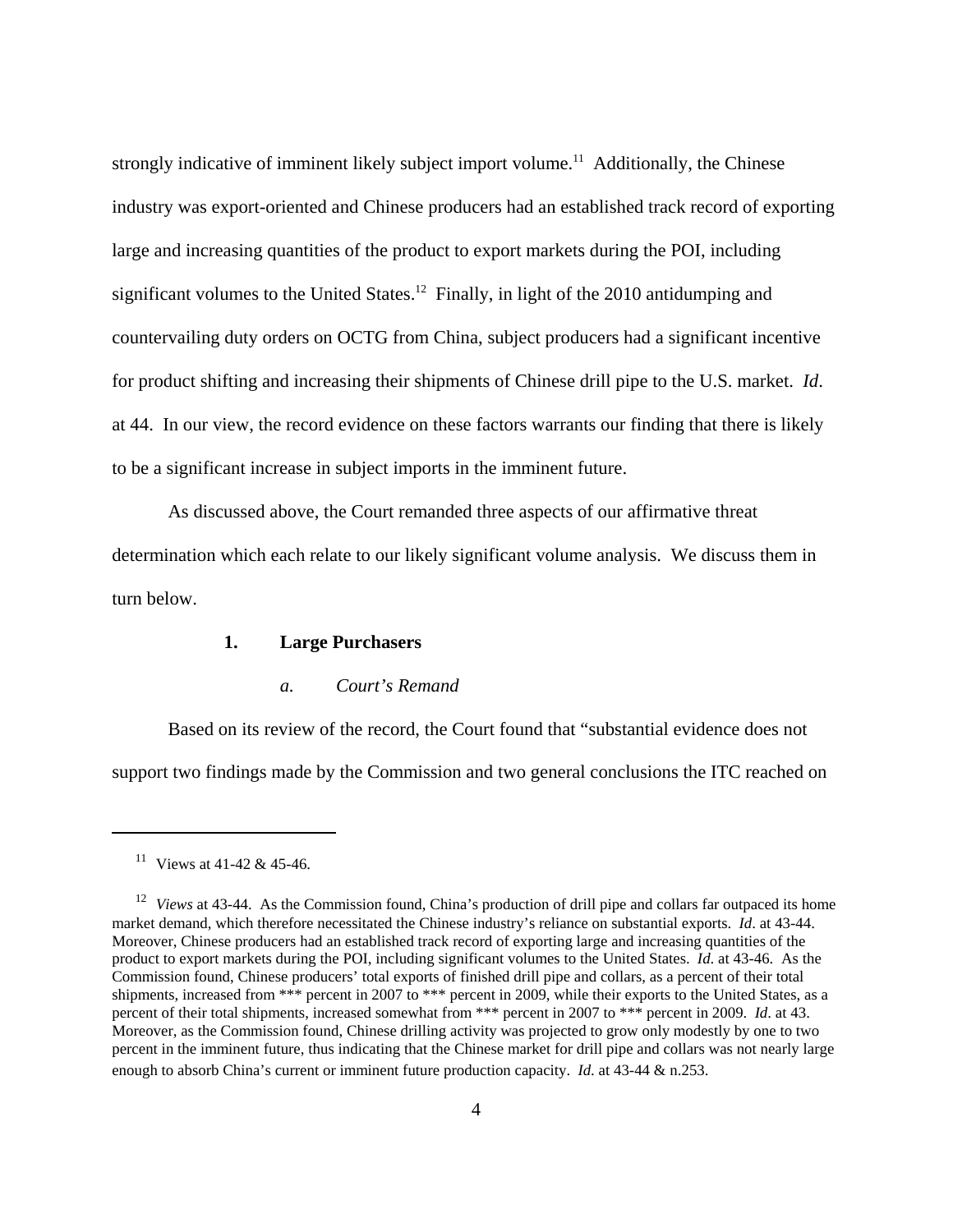the basis of those two findings."13 As the Court explained, the two "impermissible findings were that only smaller domestic purchasers, as opposed to purchasers the ITC considered 'large,' were buying subject merchandise at the start of the POI and that, during the POI, the participation of Chinese suppliers in the U.S. market broke through a prior limitation to smaller suppliers."<sup>14</sup> The Court stated that, "{f}rom these erroneous findings, the ITC reached the unsupported conclusion that '{t}he participation of Chinese suppliers in the U.S. market has evolved and grown over the period in ways that indicate further expansion is imminent,' and the related conclusion that '{t}he fact that suppliers of Chinese product have broken through a major prior limitation on their reach in the U.S. market is an indication that their U.S. market share is poised to increase.'"15 On remand, the Court instructed the Commission to reconsider its determination in the absence of these findings and conclusions.16

# *b. Arguments of the Parties*

#### *i. Domestic Industry Comments*

Domestic producer U.S. Steel claims that the Court's remand on this issue represents a misreading of the Commission's opinion, and that the Court's statement that the ITC found that only smaller domestic purchasers were buying subject merchandise at the start of the period of

- $14$  *Id*.
- $^{15}$  *Id.*

16 *Id*. at 19.

 $13$  Slip Op. at 16.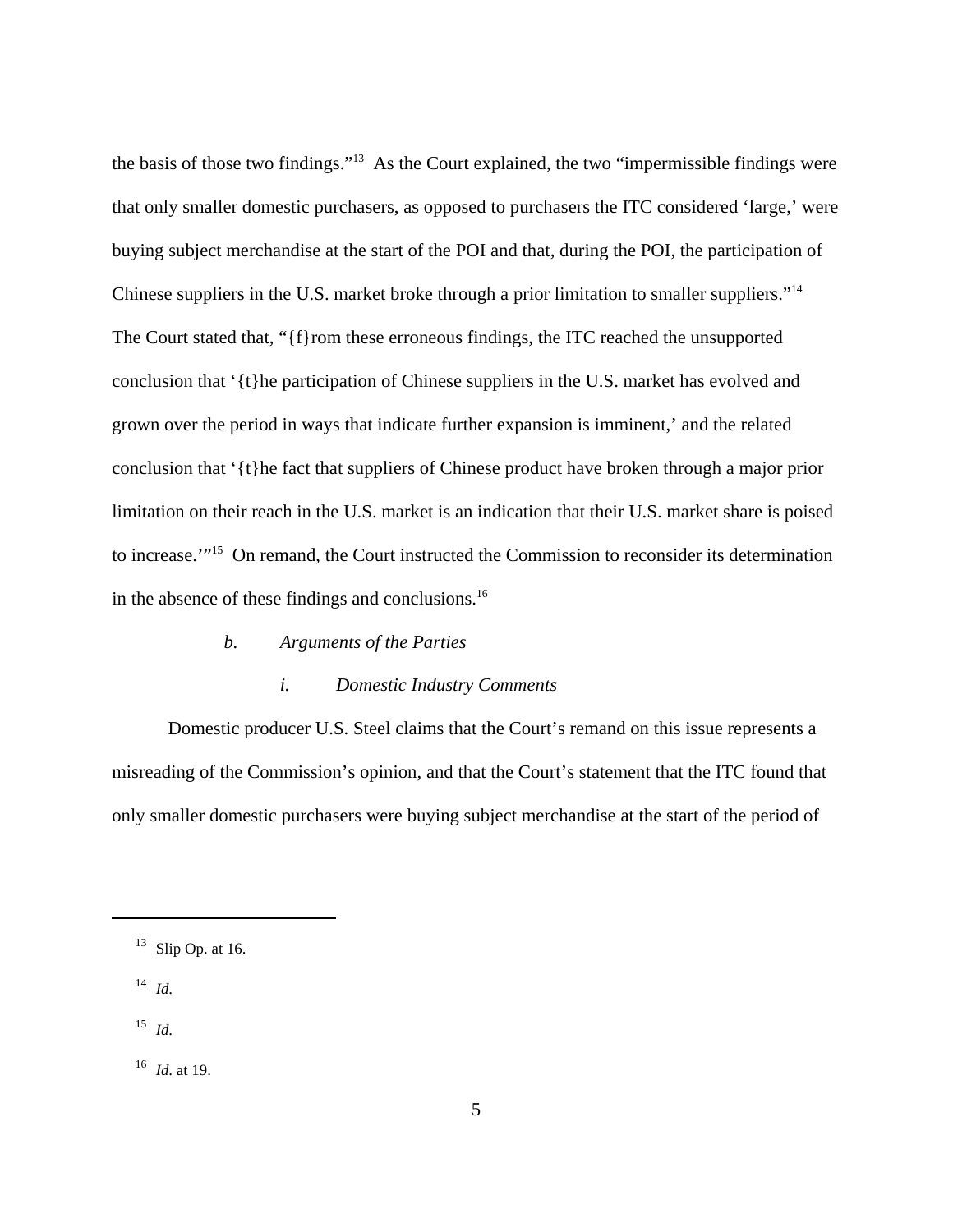investigation was incorrect."17 Instead, according to U.S. Steel, "the Commission's analysis on this point represented an effort by the Commission to address a significant inconsistency between statements made by the respondents during the preliminary phase of this investigation, and the factual record as it stood when the investigation was complete."18

Petitioners<sup>19</sup> argue that there are not significant quality differences between the domestic like product and subject imports, and that Chinese subject imports are therefore capable of being sold to a broad range of customers in the U.S. market, including large purchasers.<sup>20</sup> They also note that large purchasers bought significant amounts of subject merchandise throughout the POI.<sup>21</sup> Given these factors, Petitioners argue that the Commission reasonably found that subject imports were sold to both small and large purchasers during the POI.<sup>22</sup>

# *ii. Respondents' Comments*

Chinese Respondents argue that "{i}n light of the Court's finding that the Commission's likely volume effects finding is not supported by substantial evidence, the record evidence compels the Commission to reach a negative threat redetermination" on remand.<sup>23</sup> They contend

<sup>&</sup>lt;sup>17</sup> U.S. Steel Remand Comments at 2-5.

<sup>&</sup>lt;sup>18</sup> U.S. Steel Remand Comments at 2.

<sup>&</sup>lt;sup>19</sup> The Petitioners include the following four domestic producers of drill pipe and collars: VAM Drilling USA Inc., Rotary Drilling Tools, Texas Steel Conversions, Inc., and TMK IPSCO.

 <sup>20</sup> Petitioners' Remand Comments at 10.

 $21$  Petitioners' Remand Comments at 10.

 $22$  Petitioners' Remand Comments at 10.

 <sup>23</sup> Chinese Respondents' Remand Comments at 10.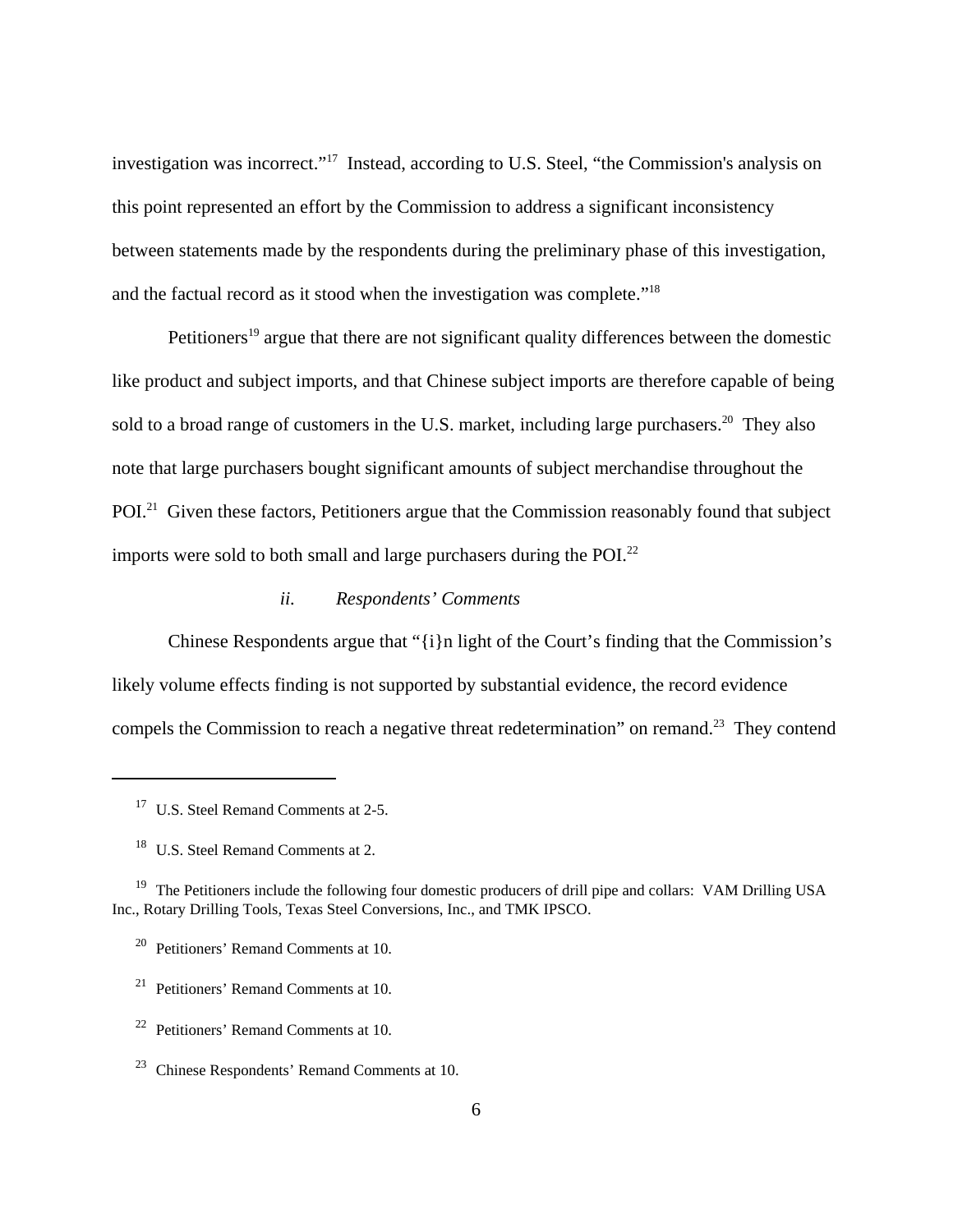that "{i}n the absence of the Commission's erroneous findings regarding large U.S. purchasers turning to subject imports by the end of the POI, the record supports only the conclusion that there is no evidence of imminent ability of subject imports to gain additional U.S. market share."<sup>24</sup> According to Chinese Respondents, "{t}he absence of record evidence to support the conclusion that subject imports could gain market share prevents an affirmative threat determination."25

#### *c. Analysis*

In our prior discussion of large purchasers, we did not intend to suggest that only smaller domestic purchasers were buying subject merchandise at the start of the POI . If our prior discussion gave the Court the impression that we made such a finding, we wish to correct that impression here.

Our analysis on this point was intended to address a significant inconsistency between statements made by the Chinese Respondents during the preliminary phase of these investigations and the factual record as it stood in the final phase of these investigations, after the record was more fully developed. At the Staff Conference during the preliminary phase, counsel for Chinese Respondents testified that "subject imports don't even compete with the U.S. producers for the same customers."26 Counsel for Chinese Respondents also stated at the Staff Conference that "U.S. producers completely dominate sales of drill pipe to the large drilling

 <sup>24</sup> Chinese Respondents' Remand Comments at 11.

 <sup>25</sup> Chinese Respondents' Remand Comments at 11.

<sup>&</sup>lt;sup>26</sup> USITC Pub. 4213 at 28 n.231 (emphasis added).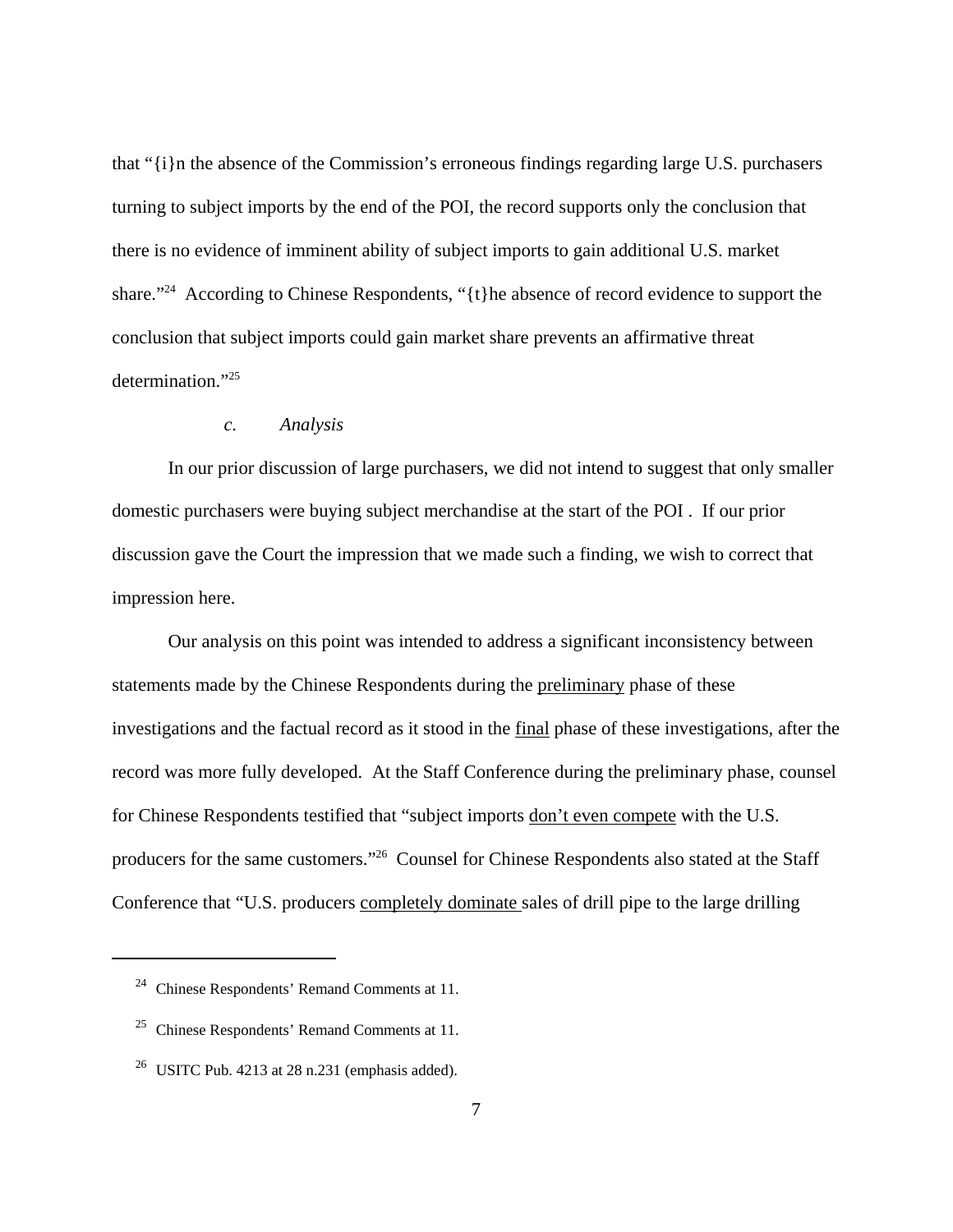contractors."27 Similarly, Charlie Garvey, CEO of importer/respondent Command, testified that his company's customers "generally are small, independently owned companies in Canada and the United States."28 Thus, during the preliminary phase, Chinese Respondents appeared to be arguing that they were unable to make any significant sales to large purchasers in the U.S. market.

In contrast to the Chinese Respondents' claims during the preliminary phase, the record of the final phase established that suppliers of Chinese subject imports were able to make sales to large customers throughout the POI. For example, in 2007, \*\*\*, a large purchaser, bought subject merchandise from China valued at  $$***.^{29}$  Similarly, \*\*\*, another large purchaser, bought subject merchandise from China valued at  $\frac{2007}{3}$  and  $\frac{2008}{30}$  And, \*\*\*, one of the largest purchasers in the market, purchased \$\*\*\* worth of subject drill pipe and collars in interim 2010, the final six months of the POI.<sup>31</sup> Thus, despite Chinese Respondents' claims that subject importers had been unable to sell to large purchasers at some point in the past, they had clearly broken through any such alleged limitation by 2007 and made sales to large purchasers throughout the POI.

Moreover, the 2010 sale by \*\*\* provided a significant indication that subject imports

<sup>&</sup>lt;sup>27</sup> USITC Pub. 4213 at 28 n.231 (emphasis added).

<sup>&</sup>lt;sup>28</sup> USITC Pub. 4213 at 28 n.231.

<sup>&</sup>lt;sup>29</sup> Revised CR at II-7 (INV-LL-079) (Oct. 18, 2013); \*\*\* Purchaser Questionnaire at II-2.

 <sup>30</sup> CR at Revised II-7 (INV-LL-079) (Oct. 18, 2013); \*\*\* Purchaser Questionnaire at II-2.

 $31$  CR at V-31.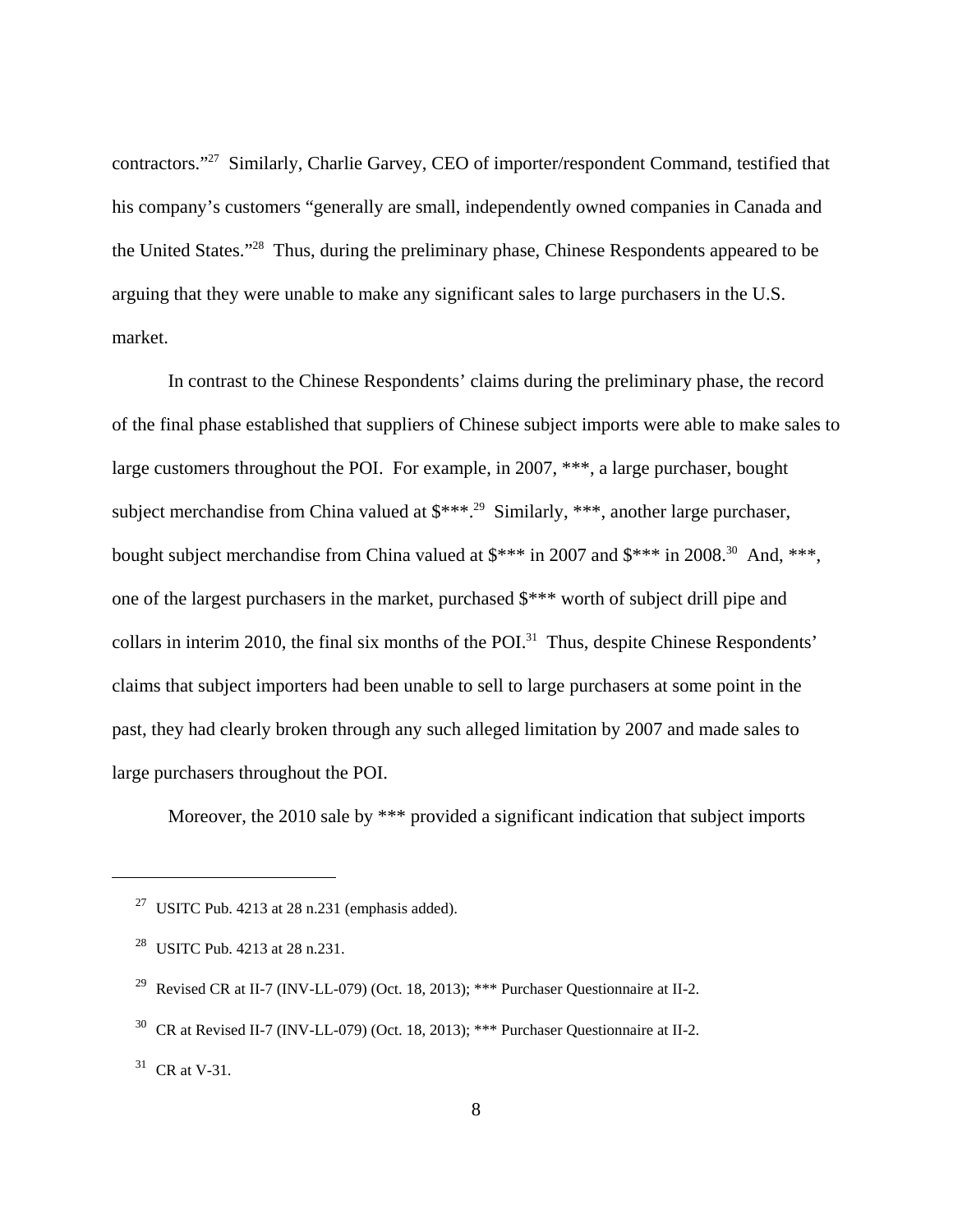were likely to increase in volume and market share in an injurious manner in the imminent future for a number of reasons. First, it was a very large sale relative to the size of the market at the end of the POI, a period of depressed (albeit increasing) demand. Specifically, the value of the sale, \*\*\*, was equivalent to almost \*\*\* percent of U.S. producers' net sales in interim 2010.<sup>32</sup> Second, \*\*\* confirmed that the sale was awarded to \*\*\* because \*\*\*.<sup>33</sup> \*\*\* was \*\*\*, which was \$\*\*\* lower than \*\*\*.34 Finally, the sale by \*\*\* involved innovative terms of sale that \*\*\* were unwilling to match. As we explained in our *Views*, not only was \*\*\* lower than \*\*\*, but \*\*\*.35 \*\*\*.<sup>36</sup> In our view, the \*\*\*, indicate an aggressive marketing strategy by subject imports focused on increasing volume and market share in an injurious manner in the imminent future. The significance of this strategy is underscored by the incentive provided by the 2010 OCTG orders to increase exports of unfinished drill pipe to the United States.

 In sum, as we previously found, the record showed that subject imports maintained a significant presence in the U.S. market throughout the POI, a share that increased in the first half of 2010. It also showed that several of the largest U.S. purchasers bought significant amounts of Chinese subject merchandise during the POI. Moreover, the Chinese industry was very large and growing, was export-oriented, possessed substantial unused capacity, and maintained an

 <sup>32</sup> CR at Revised Table C-2.

 <sup>33</sup> *Views* at 40 n.232.

 $34$  CR at Table V-11: CR at V-31.

 <sup>35</sup> *Views* at 40 n. 232.

 <sup>36</sup> *Views* at 40 n. 232.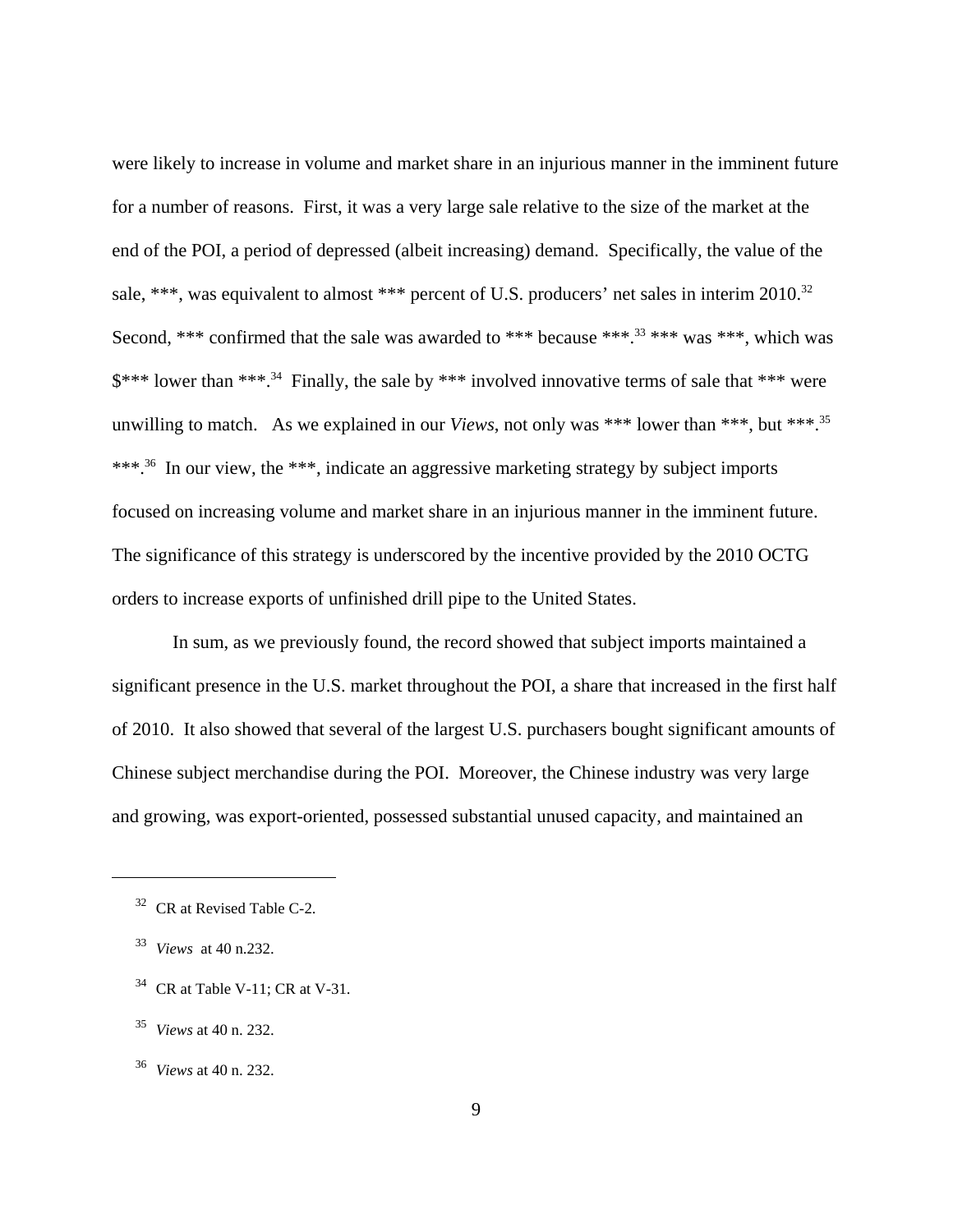aggressive strategy toward the U.S. market. We thus again conclude that subject imports will increase significantly in absolute terms and relative to domestic consumption and production in the imminent future.

### **2. Significant Rate of Increase of Subject Imports**

#### *a. Court's Remand Instructions*

In its remand instructions, the Court also explained that "{i}t is not clear whether the Commission, in characterizing the market share of subject imports as 'substantial," was referring only to finished imports, which it discussed, or also to unfinished products.<sup>37</sup> The Court noted that "the data the ITC cited earlier referred only to finished products," and that "{a}s to the finished products, the use of the term 'substantial' to describe the market share is questionable as applied to the POI as a whole, in which that market share fluctuated considerably, at times to levels that would not appear to qualify as 'substantial,' and never exceeded a particular threshold."38

The Court observed that the "Commission's statement that the market share 'grew' in first-half 2010 must be interpreted in light of those data, which showed that the market share of finished subject merchandise grew from second-half 2009 to first-half 2010 but in first-half 2010 still was considerably less than it was in first-half 2009."<sup>39</sup> In the Court's view, "{t}he same data showed that the increase in first-half 2010 must be seen in the context of a precipitous drop in

38 *Id*.

 $37$  Slip Op. at 20.

 <sup>39</sup> *Id*.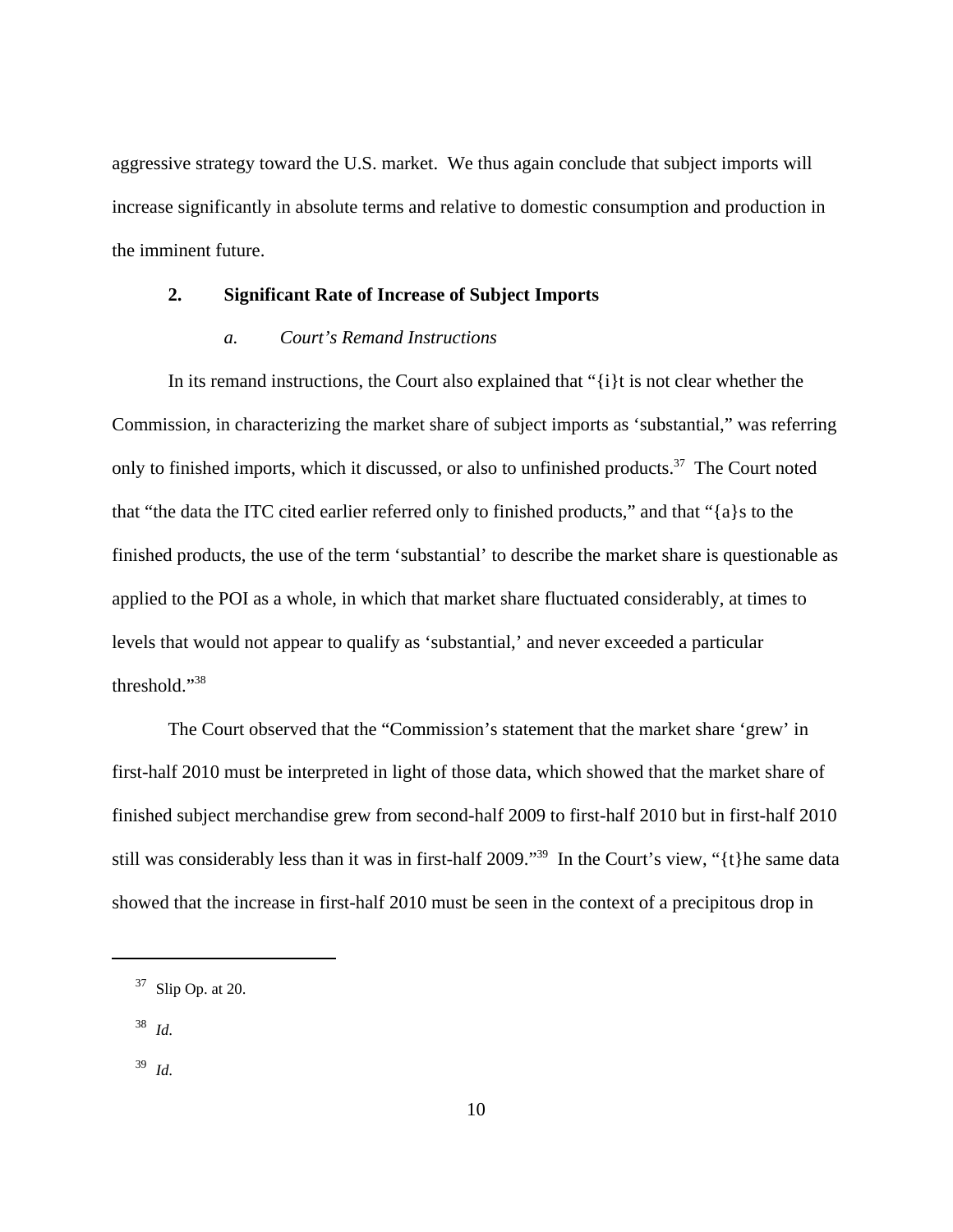that market occurring in second-half 2009."40 Accordingly, on remand, the Court directed the Commission "to explain why, and to what extent, it based its overall determination related to likely future import volume on its stated findings that the U.S. market share of subject merchandise was 'substantial' throughout the POI and 'grew' in first-half 20l0."41 In doing so, the Court instructed the Commission to be "mindful of the statutory directive that the ITC, when evaluating a threat of material injury, must consider whether there has been 'a significant rate of *increase*' of the volume or market penetration of imports of the subject merchandise indicating the likelihood of substantially increased imports."42

#### *b. Arguments of the Parties*

#### *i. Domestic Industry Comments*

The domestic industry observes that the market share of subject imports increased from \*\*\* percent in 2007, the first full year of the POI, to \*\*\* percent in 2009, the last full year of the POI.<sup>43</sup> They also highlight the fact that the market share of subject imports fell from a periodhigh \*\*\* percent in the first half of 2009 to \*\*\* percent in the second half of 2009, but then rose

40 *Id*.

 $41$  Slip Op. at 20.

 <sup>42</sup> *Id*. at 20 (*citing* 19 U.S.C. 1677(7)(F)(i)(III) (emphasis in original).

<sup>&</sup>lt;sup>43</sup> U.S. Steel Remand Comments at 7; Petitioners' Remand Comments at 12-13.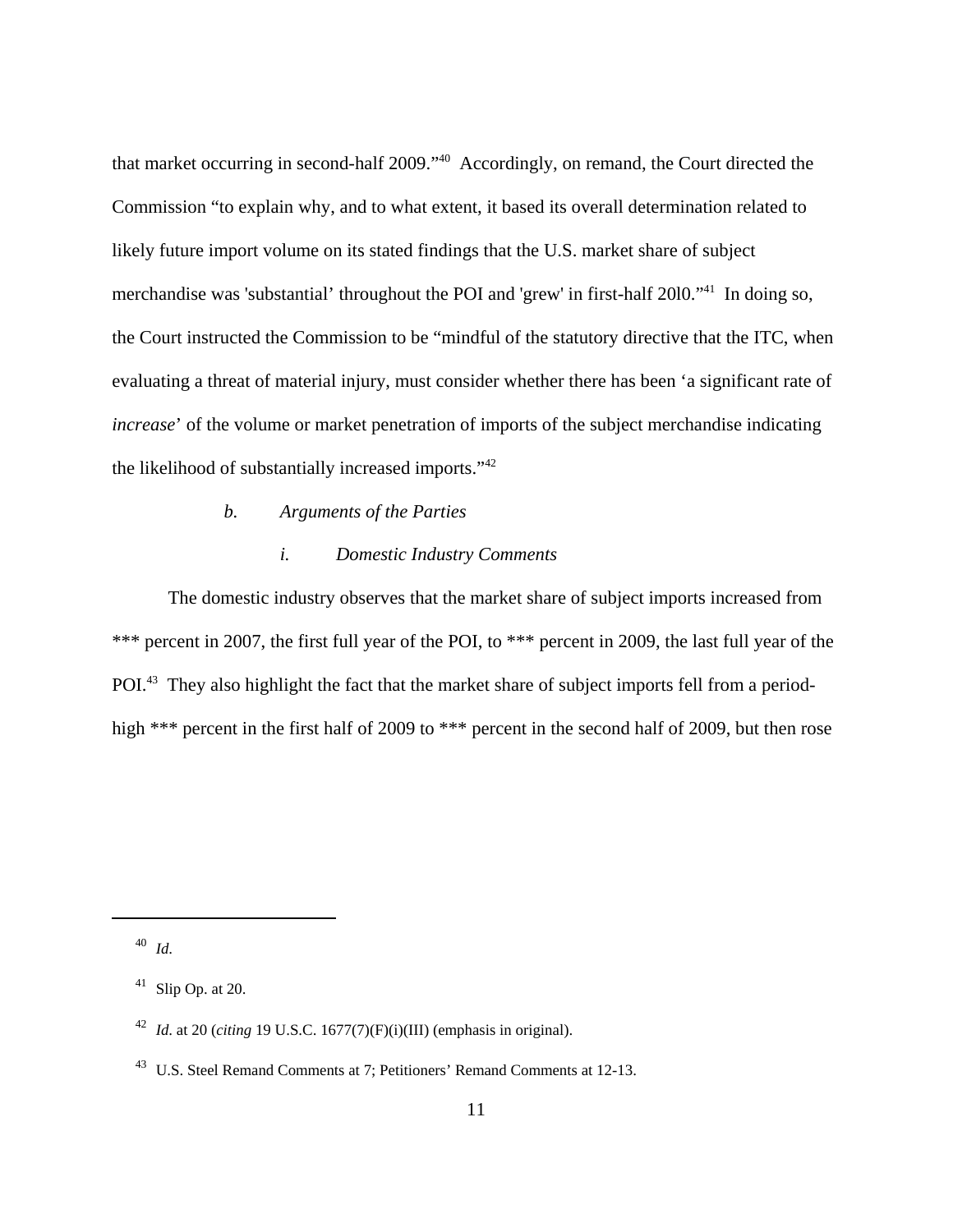to \*\*\* percent in the first half of  $2010<sup>44</sup>$  Given these considerations, they note that subject imports held a substantial portion of the domestic market throughout the POI, and that subject imports gained \*\*\* market share from the second half of 2009 to the first half of 2010.<sup>45</sup> In their view, the rapid increase in Chinese imports from the second half of 2009 to the first half of 2010 at the end of the POI illustrates that there was a significant rate of increase of the market penetration of Chinese imports, thus indicating the likelihood of substantially increased imports in the imminent future.<sup>46</sup> They also argue that, while the Commission expressly considered both finished and unfinished drill pipe and drill collars, the Commission properly focused its analysis on the finished product, which was dominant in terms of market share and value, compared to the unfinished product. $47$ 

# *ii. Respondents' Comments*

Chinese Respondents argue that the Court reasonably took issue with the Commission's conclusion that subject import market share of finished drill pipe and drill collars "grew" in the first half of 2010.<sup>48</sup> They emphasize that subject import market share declined from 2008 to 2009, and then declined again between interim periods, falling from \*\*\* percent in the first half

 <sup>44</sup> U.S. Steel Remand Comments at 7.

<sup>&</sup>lt;sup>45</sup> U.S. Steel Remand Comments at 7.

 <sup>46</sup> U.S. Steel Remand Comments at 7.

 <sup>47</sup> Petitioners' Remand Comments at 12.

 <sup>48</sup> Chinese Respondents' Remand Comments at 13-14.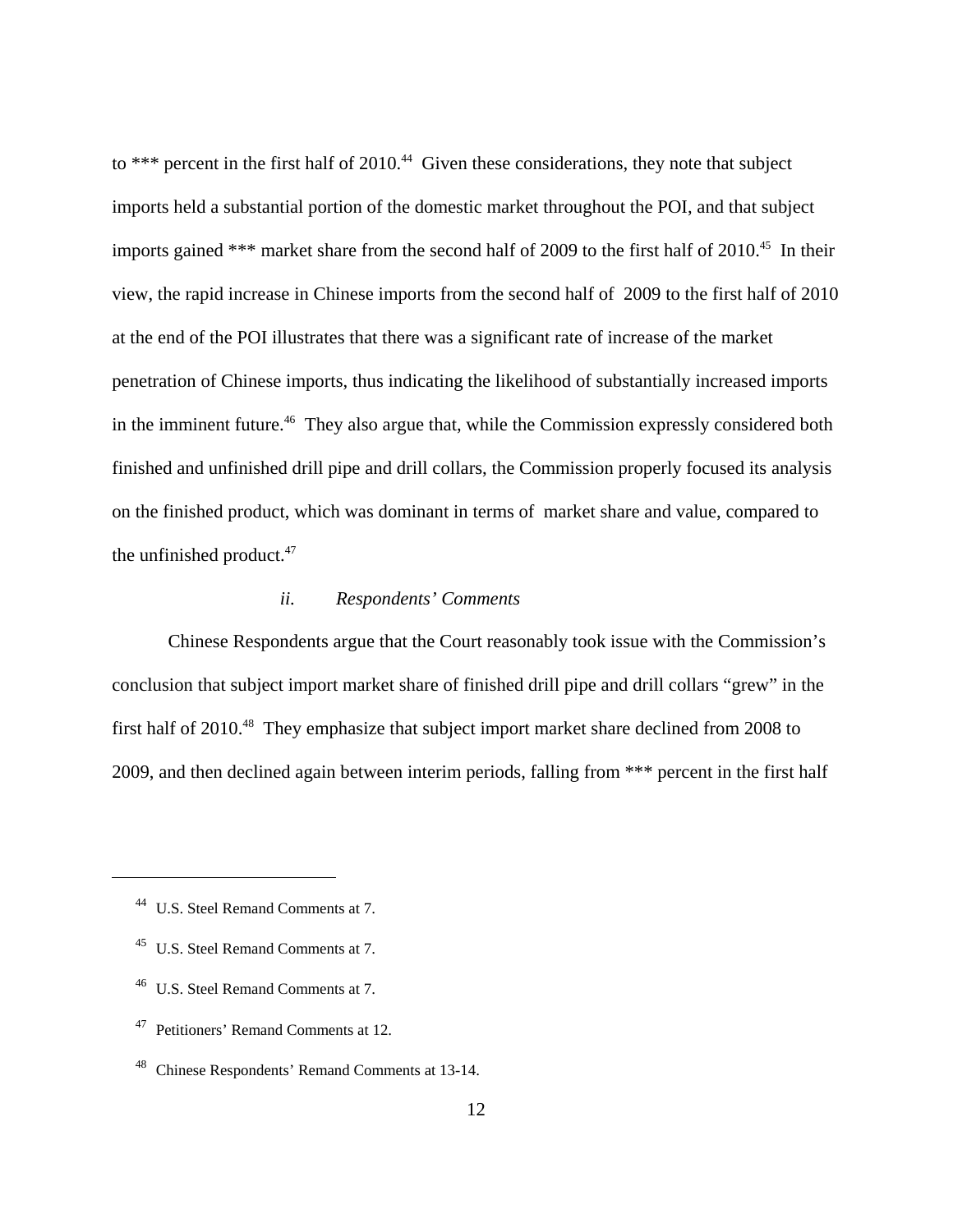of 2009 to \*\*\* percent in the first half of 2010.<sup>49</sup> Explaining that the Commission "typically compares" interim periods covering comparable six-month time intervals (*e.g.*, the first half of 2009 to the first half of 2010), they suggest that the Commission incorrectly compared the subject import market share data for the second half of 2009 to the first half of  $2010^{50}$  They contend that "the data regarding increases in market share between the second half of 2009 and the first half of 2010 can, at most, be deemed inconclusive, given that market share \*\*\* between the first half of 2009 and the first half of 2010 declined materially, that is, by \*\*\* percentage points."<sup>51</sup>

### *c. Analysis*

As discussed above, the Court indicated that "{i}t is not clear whether the Commission, in characterizing the market share of subject imports as 'substantial," was referring only to finished imports, which it discussed, or also to unfinished products.<sup>52</sup> In our analysis, we focused primarily upon the market share data for finished drill pipe and drill collars. As we explained in our *Views*, we did so because, in terms of key factors such as number of employees and the value of consumption, the portion of the market for finished drill pipe and collars is much larger than the portion for unfinished drill pipe and collars.<sup>53</sup>

 <sup>49</sup> Chinese Respondents' Remand Comments at 13.

 <sup>50</sup> Chinese Respondents' Remand Comments at 14.

 <sup>51</sup> Chinese Respondents' Remand Comments at 14.

 $52$  Slip Op. at 20.

 <sup>53</sup> *See* e.g., Views at 38 n.226. We also note that we focused on the market for finished drill pipe and collars because we could not eliminate the possibility of double-counting as unfinished drill pipe and collars are processed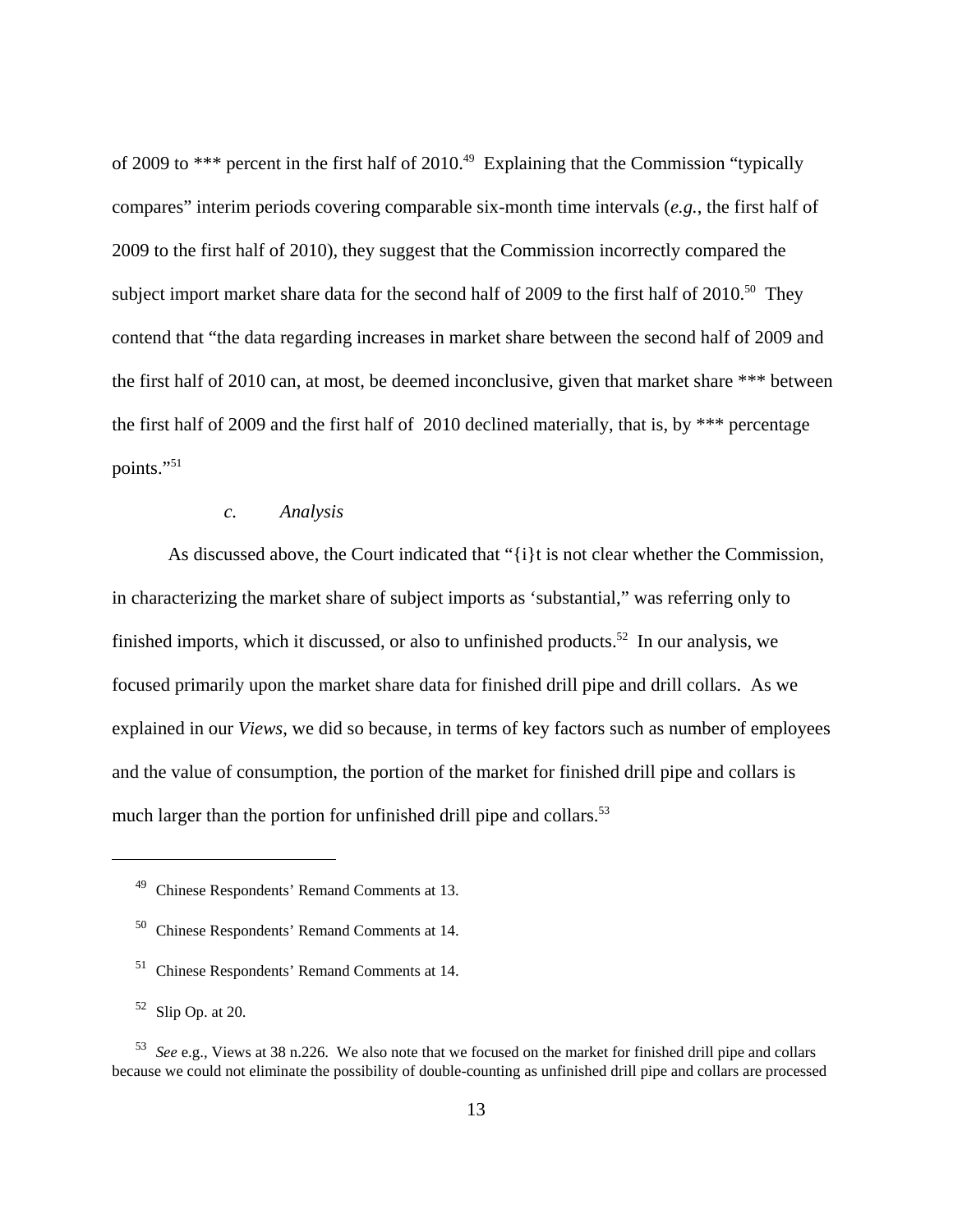With respect to the Court's concerns about the fluctuating levels of subject import volume, we recognize that the U.S. market share of imports of finished drill pipe and drill collars from China fluctuated during the POI. Specifically, the market share of Chinese imports of finished drill pipe and drill collars increased irregularly between 2007 and 2009, growing from \*\*\* percent in 2007 to \*\*\* percent in 2008, and then dropping to \*\*\* percent in 2009, although remaining above 2007 levels.<sup>54</sup> The U.S. market share of subject imports of finished drill pipe and drill collars fell from a period-high \*\*\* percent in the first half of 2009 to \*\*\* percent in the second half of 2009, but then rose to \*\*\* percent in the first half of 2010, which also was above 2007 levels.<sup>55</sup>

Notwithstanding the fact that there were fluctuations in these market share levels of subject imports, the U.S. market share of subject imports of finished drill pipe and drill collars was higher in the last full year of the POI than it was during the first full year. The U.S. market share of subject imports of finished drill pipe and drill collars ended \*\*\* percentage points higher in 2009 (\*\*\* percent), the last full year of the POI, than in 2007, the first full year of the POI (\*\*\* percent).<sup>56</sup> Furthermore, the U.S. market share of subject imports of finished drill pipe and drill collars grew between the second half of 2009 and the first half of 2010.<sup>57</sup> Specifically,

into finished drill pipe and collars. Nevertheless, the Commission did consider the market share data for unfinished drill pipe and drill collars which was \*\*\* percent in 2007, \*\*\* percent in 2008, \*\*\* percent in 2009, and \*\*\* percent in interim 2010. *Views* at 39 n.230 and 40 n.233 (Commissioner Pinkert footnote).

 <sup>54</sup> CR/PR at Table C-2.

 <sup>55</sup> CR/PR at Table C-2.

 <sup>56</sup> CR/PR at Table C-2.

 <sup>57</sup> *Views* at 40.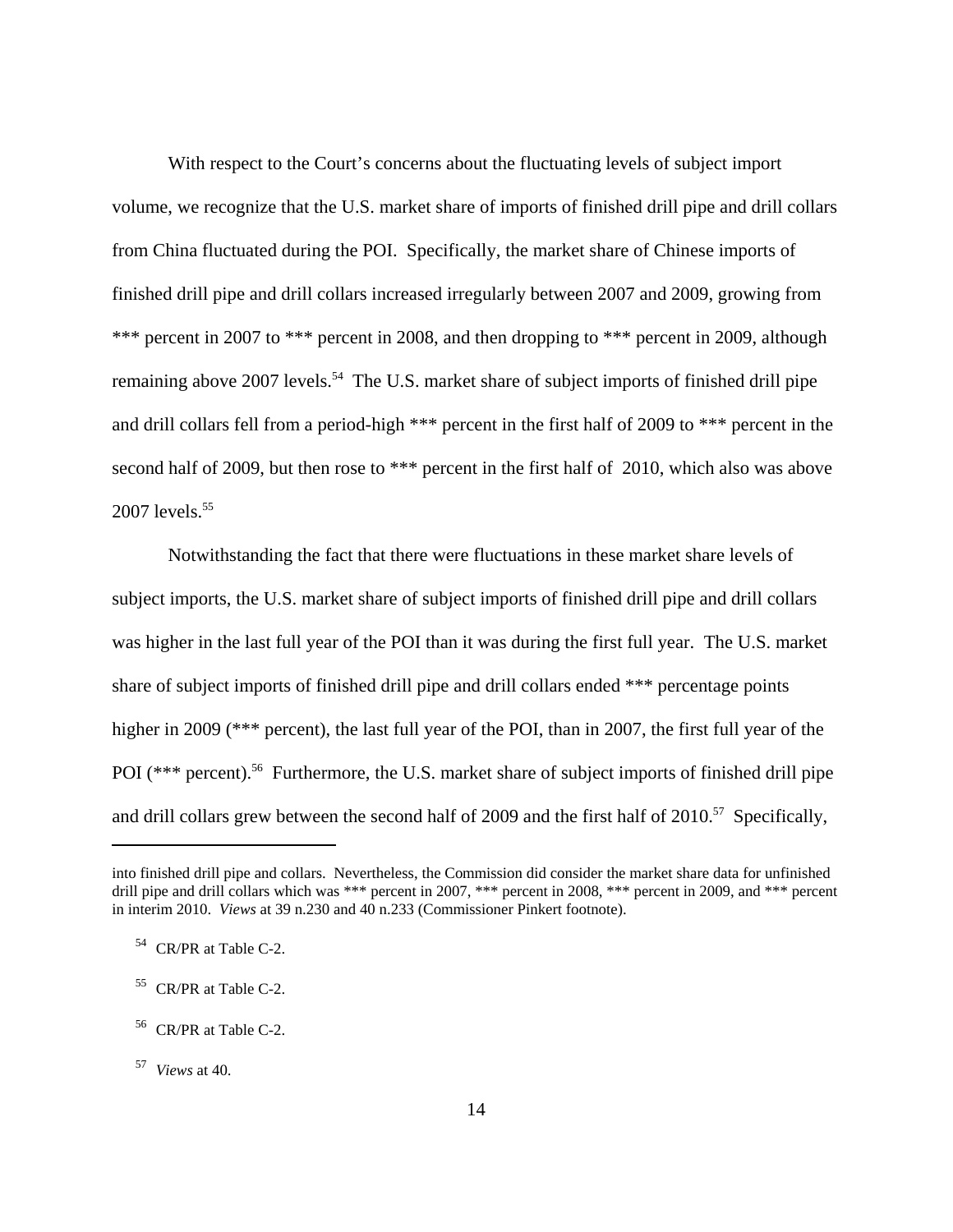the U.S. market share of subject imports of finished drill pipe and drill collars increased from \*\*\* percent in the second half of 2009 to \*\*\* percent in the first half of 2010.<sup>58</sup> In our view, the growth in subject import market share at the end of the POI – an increase of almost \*\*\* percentage points between the second half of 2009 and the first half of 2010 – reflects a significant market move by subject imports during a period in which demand was recovering from its lowest level of the POI (in the second half of 2009).

We would add, moreover, that the U.S. market share of imports of finished drill pipe and drill collars was significant throughout the POI. With their market share ranging from \*\*\* percent to \*\*\* percent, subject imports of finished drill pipe and drill collars were present in the U.S. market at significant levels in every year of the POI.<sup>59</sup> In other words, regardless of any likely significant rate of increase, the record reflects that it is likely that subject imports will continue to have a significant presence in the U.S. market. We also note that the Chinese industry is large and growing, is export-oriented, possesses substantial unused capacity, and has an incentive to engage in product-shifting.

We examined half-year data for both 2009 and 2010 in order to provide us with a more complete understanding of the changing economic conditions in the market for drill pipe and collars at the end of the period examined.<sup>60</sup> We disagree with Chinese Respondents that our mode of analysis improperly compared the subject import market share data for the second half

 <sup>58</sup> *Views* at 40.

 <sup>59</sup> CR/PR at Table C-2.

 <sup>60</sup> *Views* at 40 n.234.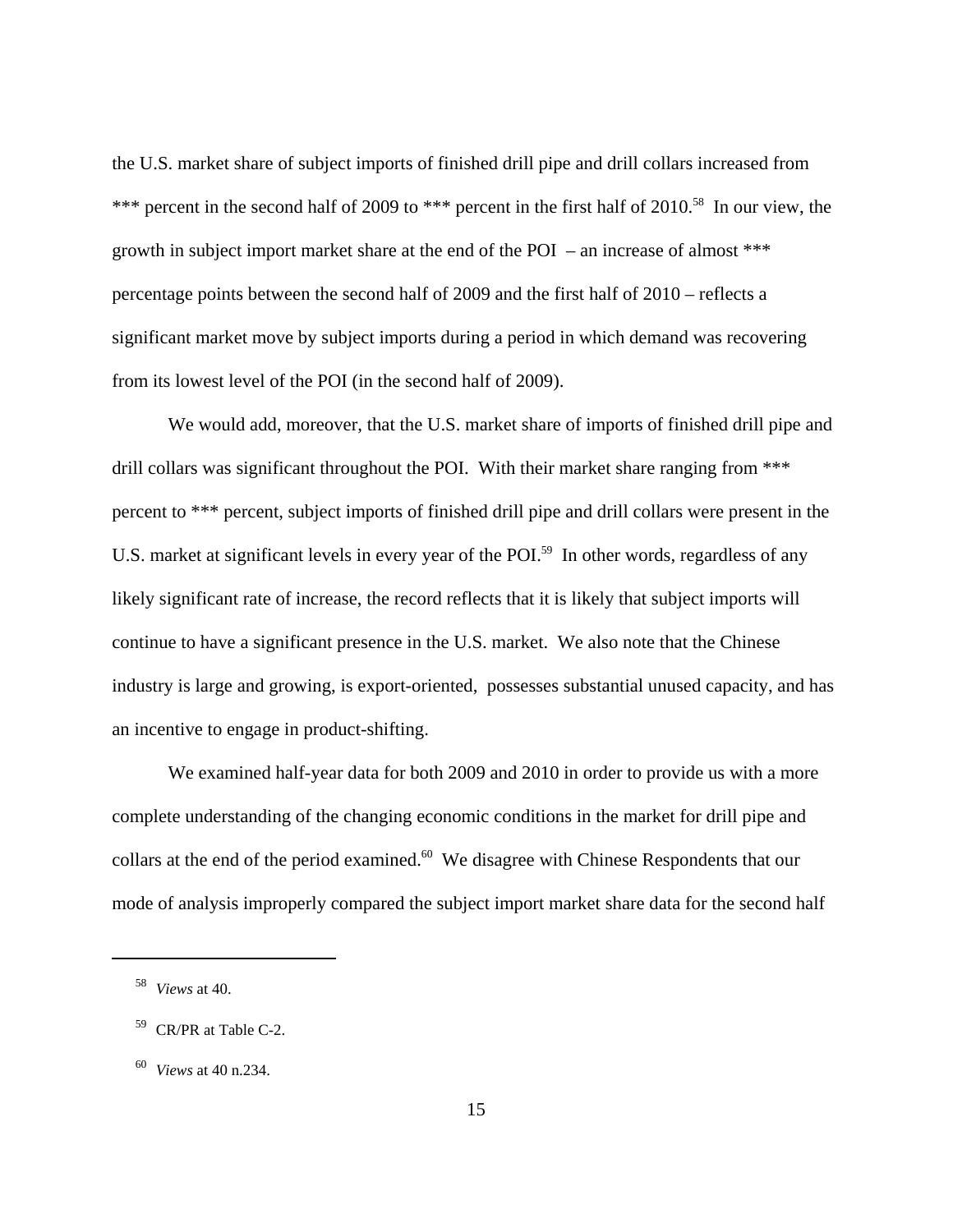of 2009 to the first half of 2010. As explained below, we find that it was appropriate to compare the half-year data given the impact of the recession in these final phase investigations.<sup>61</sup> We note that there is no indication that the market for drill pipe and drill collars is seasonal in a way that could distort comparisons based on half-year increments.<sup>62</sup>

In 2009, due to the economic recession, there was a particularly sharp decline in demand in the U.S. market. Due to the recession, U.S. demand for finished drill pipe and drill collars did not reach its period-low levels until the second half of 2009.<sup>63</sup> In fact, U.S. demand for finished drill pipe and drill collars fell by \*\*\* percent between the first half of 2009 and the second half of 2009, dropping from \*\*\* pounds to \*\*\*.64 In 2010, however, U.S. demand for finished drill pipe and collars recovered somewhat from its nadir in the second half of 2009.<sup>65</sup> Given these circumstances, we concluded that it was best to compare the subject import market share trends in the second half of 2009 – when demand was lowest – with the subject import market share trends in the first half of 2010 – when demand was improving – to assess whether subject imports would continue to increase their market share in the imminent future. We found it reasonable to compare the second half of 2009 and first half of 2010 so we could best ascertain

 $61$  We note that the Commission has examined half-year data in investigations in which the recession of 2008 to 2009 played an important role. *See e.g.*, *Certain Potassium Phosphate Salts from China*, Inv. Nos., 701-TA-473 & 731-TA-1173 (Final), USITC Pub. 4171 at 24-25(July 2010); *Certain Coated Paper Suitable for High-Quality Print Graphics Using Sheet-Fed Presses from China and Indonesia*, Inv. Nos. 701-TA-470-471 & 731-TA-1169-70 (Final), USITC Pub. 4192 at 28 (Nov. 2010).

 <sup>62</sup> Views at 40 n.234.

 $63$  CR/PR at Table C-2.

 $64$  CR/PR at Table C-2.

 <sup>65</sup> CR/PR at Table C-2.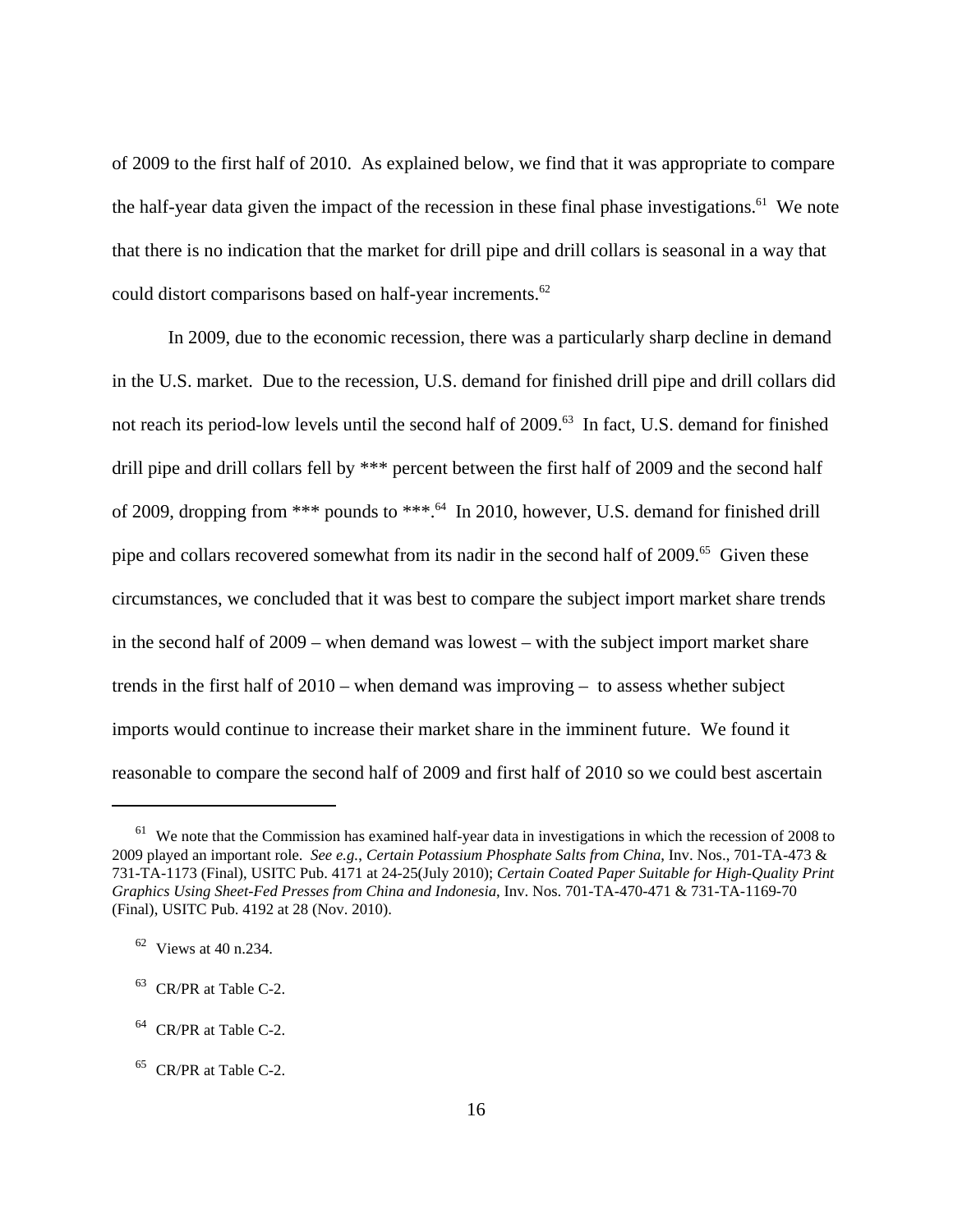how subject imports would likely respond to market conditions in the imminent future when demand was projected to continue growing, as it had in interim 2010.

#### **3. Inventories**

# *a. Court's Remand Instructions*

In its remand instructions, the Court also directed the Commission to provide further explanation for its finding that "U.S. importers have increased their quantities of inventories of Chinese product to levels that are particularly significant in the context of current market conditions." Slip Op. at 21. The Court observed that " $\{t\}$ he data the ITC cited for its finding ... show a sizeable increase in importers' inventories only from 2007 to 2008 and show modest declines thereafter." *Id*. In contrast, the Court noted that ". . . the three dissenting Commissioners concluded that '{w}ith regard to inventories of the subject merchandise, there was no significant increase in inventories of subject product held by U.S. importers or purchasers over the period examined.'" Slip. Op. at 21 (*citing* Dissenting Views at 8). The Court also referenced the fact that the three dissenting Commissioners found that "'. . . while inventories of finished products from U.S. sources predictably increased from 2007 to 2009 as demand declined, inventories of subject imports of finished products dropped substantially over the same period.'" Slip Op. at 21. The Court further directed the Commission to "provide additional explanation of its stated finding in light of all of the relevant evidence, including evidence that may detract from that finding." *Id*.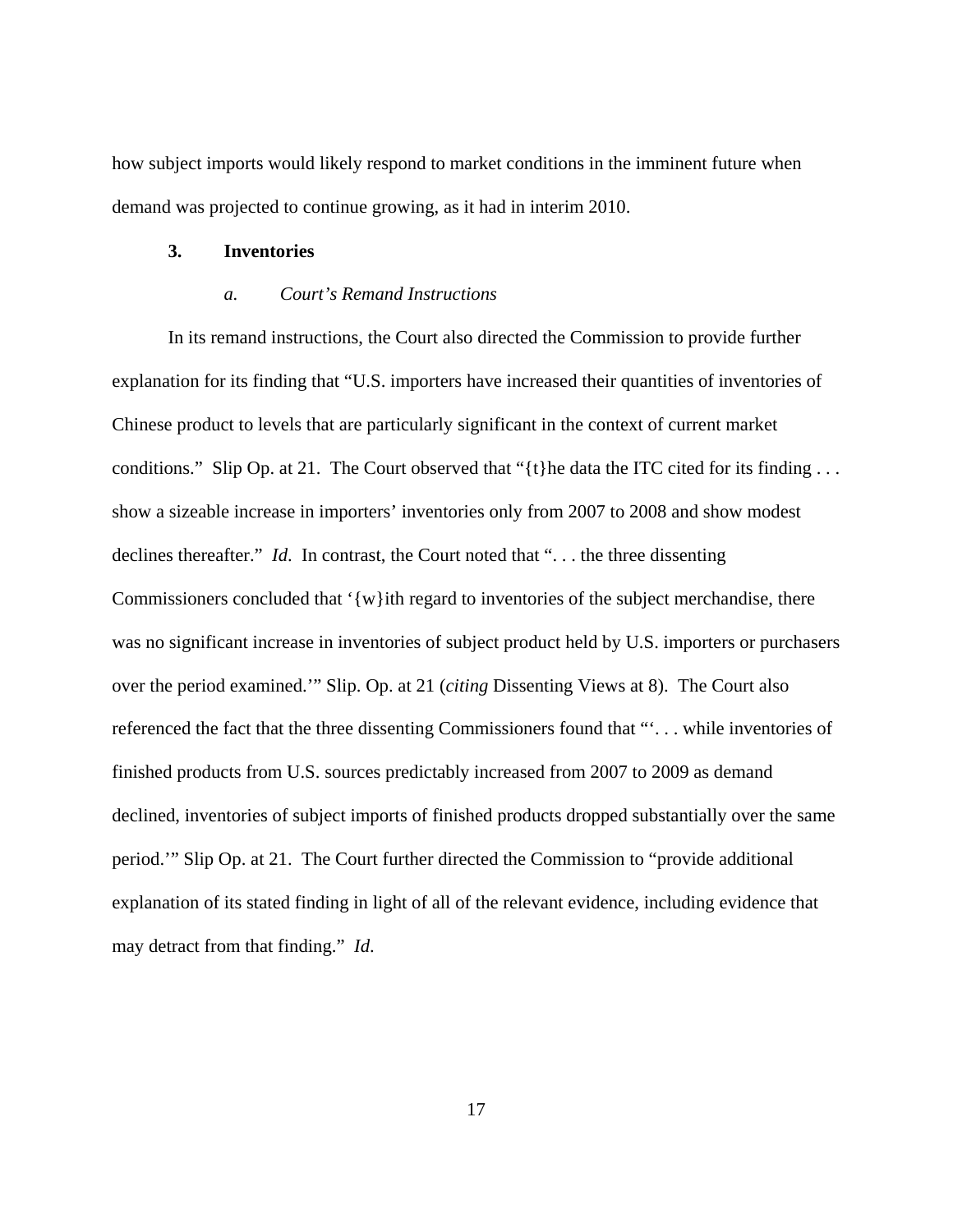#### *b. Arguments of the Parties*

#### *i. Domestic Industry Arguments*

The domestic industry argues that U.S. importers' inventories were particularly significant in light of the contracting demand and the shrinking size of the U.S. market during the POI.<sup>66</sup> They highlight the fact that, as a ratio to U.S. apparent consumption, U.S. importers' inventories of Chinese imports of finished drill pipe and drill collars increased steadily from 2007 to 2009.<sup>67</sup> They observe that, as the Commission previously found, U.S. importers held subject import inventories of finished drill pipe and drill collars that were equivalent to almost \*\*\* percent of annualized 2010 apparent U.S. consumption.<sup>68</sup> They also note that U.S. importers' inventories of Chinese imports of finished drill pipe and drill collars \*\*\* exceeded the volume of subject imports of Chinese imports of finished drill pipe and drill collars in first half 2010 thereby indicating that such inventories were evidence of imminent threat to the U.S. industry.<sup>69</sup>

# *ii. Respondents' Arguments*

Chinese Respondents argue that the record evidence demonstrates no significant increase in subject imports held either by U.S. importers or U.S. purchasers during the POI.<sup>70</sup> They also

 <sup>66</sup> Petitioners' Remand Comments at 14.

 <sup>67</sup> U.S. Steel Remand Comments at 8.

 <sup>68</sup> U.S. Steel Remand Comments at 8.

 $69$  U.S. Steel Remand Comments at 8-9.

 <sup>70</sup> Chinese Respondents' Remand Comments at 14-15.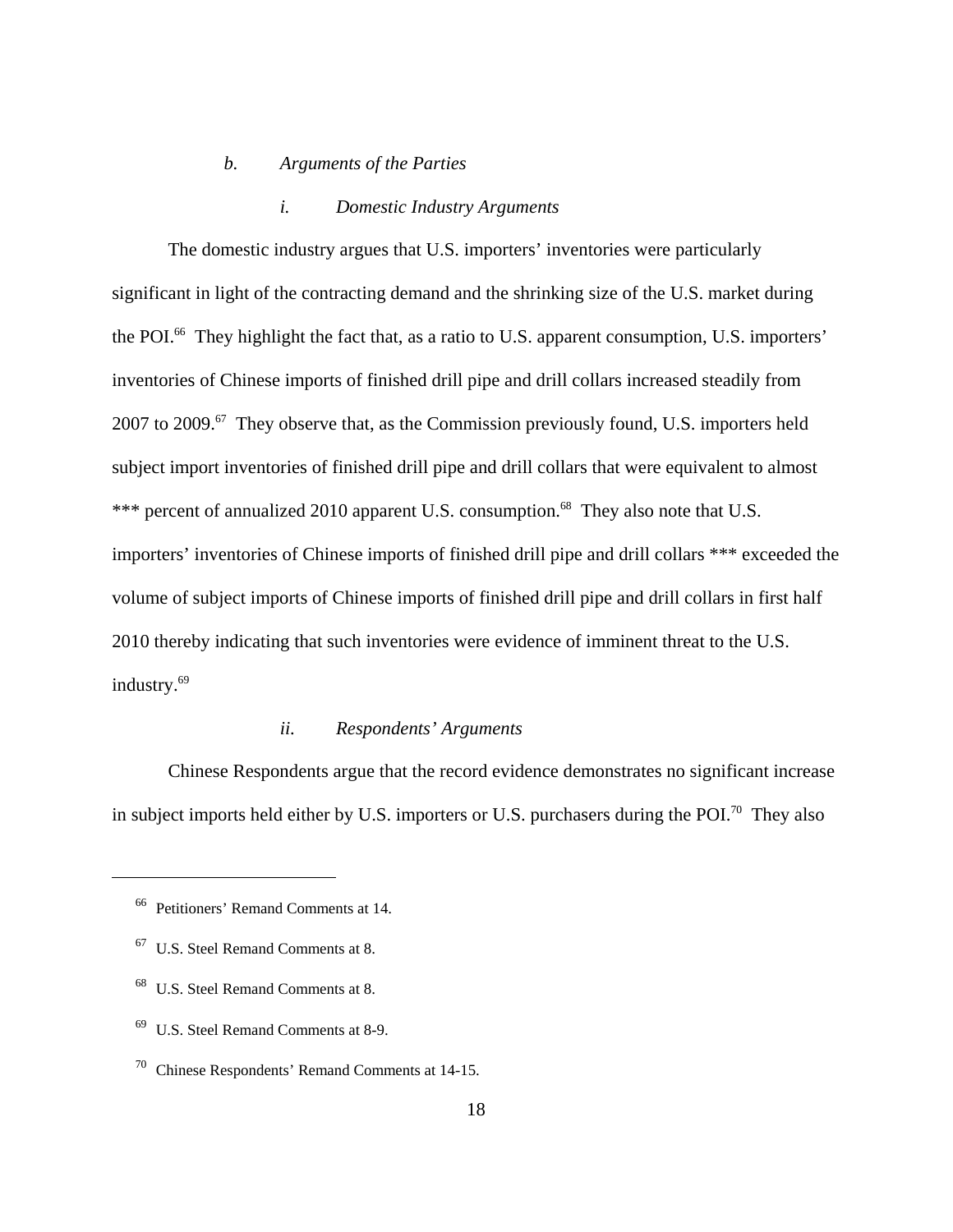argue that the lack of correlation between subject import volumes and inventory levels further demonstrates that the Commission's threat analysis is unsupported by substantial evidence.<sup>71</sup>

#### *c. Analysis*

U.S. importers' inventories of subject imports of finished drill pipe and drill collars were \*\*\* short tons in 2007, \*\*\* short tons in 2008, \*\*\* short tons in 2009, and \*\*\* short tons in the first half of 2010. As we explained previously in our *Views*, U.S. importers' subject inventories of finished drill pipe and drill collars increased by \*\*\* percent from 2007 to 2009 and remained at near period-high levels through the first half of 2010.72

In addition to the absolute volume of U.S. importer inventories, we have also relied heavily on the increase of U.S. importer inventories relative to apparent U.S. consumption and subject import volume as well as the ratio of Chinese producer inventories to their total shipments. These ratios are, in our view, the best indicators of inventory "build-up" during the POI, particularly given the depressed demand in the market.<sup>73</sup>

 The ratio of U.S. importers' inventories of subject merchandise to apparent U.S. consumption of finished drill pipe and drill collars increased steadily between 2007 and 2009, growing from \*\*\* percent in 2007, to \*\*\* percent in 2008 and \*\*\* percent in 2009.<sup>74</sup> Moreover,

 <sup>71</sup> Chinese Respondents' Remand Comments at 15.

 <sup>72</sup> *Views* at 41.

<sup>&</sup>lt;sup>73</sup> When inventories increase on a relative basis compared to shipments or consumption, for example, it is often a strong indicator that producers or importers are not able to keep their inventories at a stable level compared to their shipments or sales. In such a situation, producers or importers will feel pressure to reduce their inventories to more typical levels by selling them aggressively in the market.

 <sup>74</sup> Derived from CR/PR at Table C-2.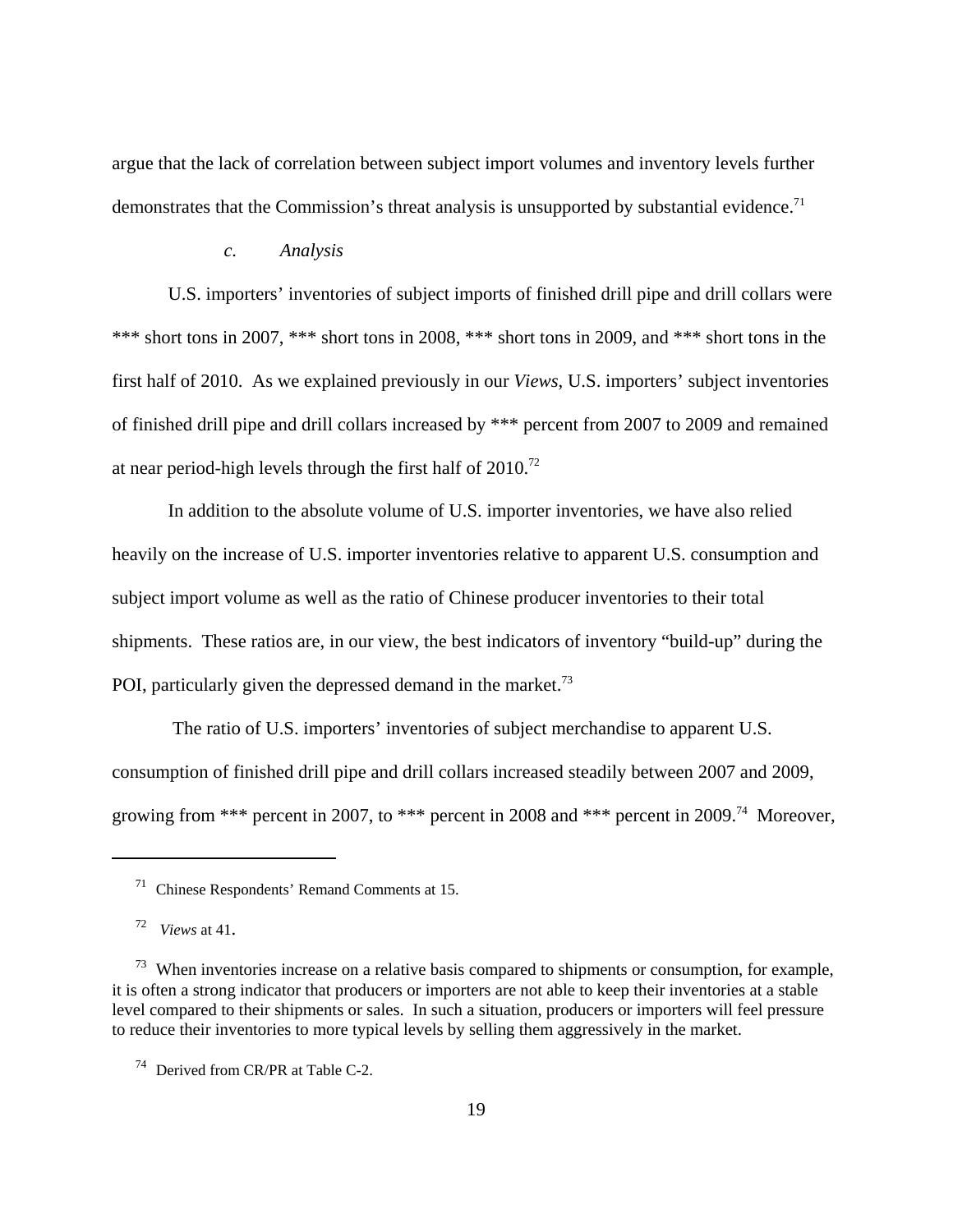as we indicated in our *Views*, as of June 30, 2010, U.S. importers held subject imports of finished drill pipe and drill collars that were equivalent to almost \*\*\* percent of annualized 2010 apparent U.S. consumption, their peak level during the POI.75

U.S. importers' inventories also grew significantly relative to subject imports of finished drill pipe and drill collars. U.S. importers' inventories of finished drill pipe increased from \*\*\* percent in 2007 to \*\*\* percent in 2008, grew further in 2009 to \*\*\* percent, and remained at near-peak levels in the first half of 2010.<sup>76</sup> By the same calculation, U.S. importers' inventories of finished drill collars increased from \*\*\* percent in 2007 to \*\*\* percent in 2008 and \*\*\* percent in 2009, and peaked in the first half of 2010.<sup>77</sup>

 The record evidence also indicates that Chinese subject producers stockpiled growing inventories in China during the POI. Relative to their total shipments, Chinese subject producers' inventories of finished drill pipe increased from \*\*\* in 2007 percent to \*\*\* percent in 2008 to \*\*\* percent in 2009. They were well above 2007 levels in interim 2010, at \*\*\* percent.78 By the same calculation, Chinese producers' inventories of finished drill collars declined from \*\*\* in 2007 percent to \*\*\* percent in 2008 to \*\*\* percent in 2009 but they were above 2007 levels in interim 2010 at \*\*\* percent.<sup>79</sup> Moreover, as we previously explained in

78 CR/PR at Table VII-3b.

 <sup>75</sup> *Views* at 41.

 <sup>76</sup> CR/PR at Table VII-4b.

 <sup>77</sup> CR/PR at Table VII-4d.

 <sup>79</sup> CR/PR at Table VII-3d.